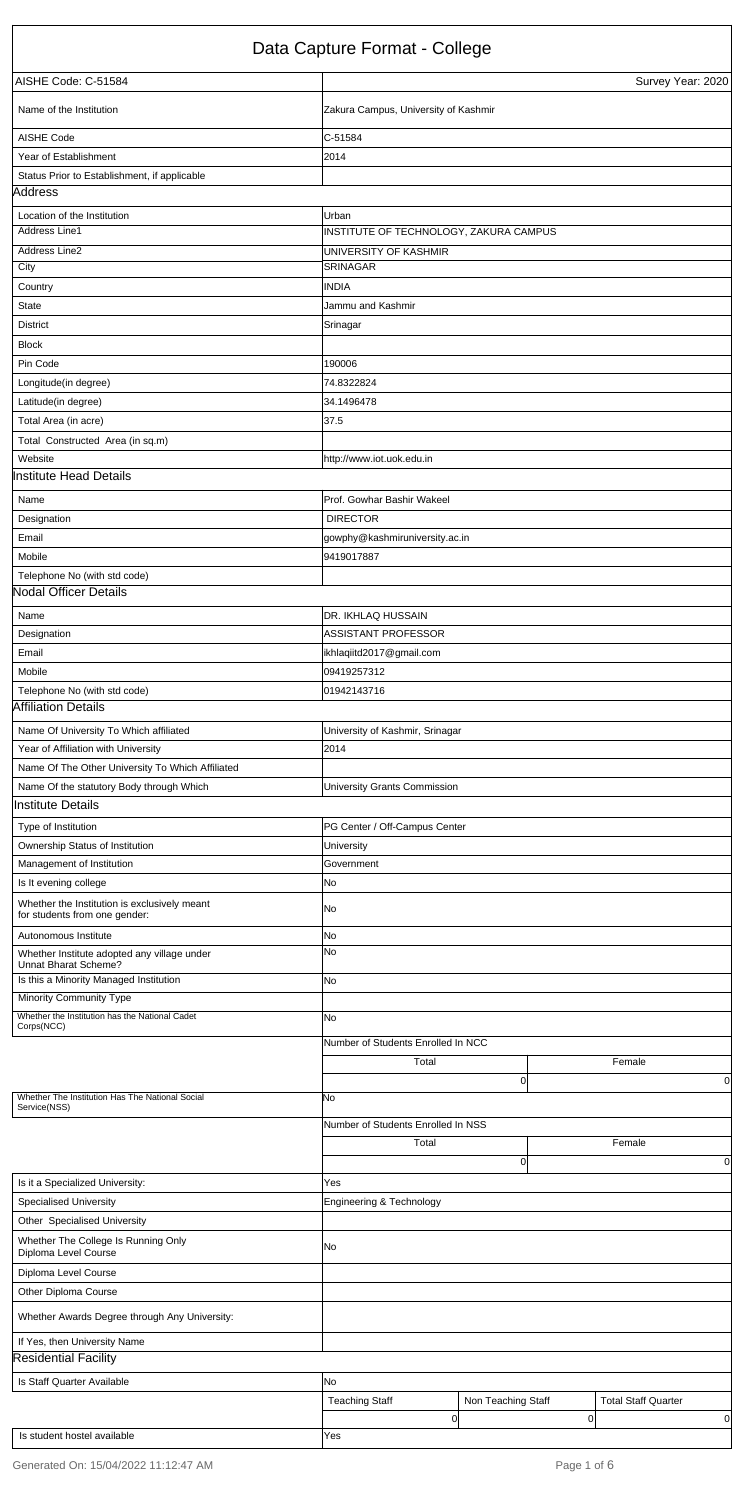|                                     |                                                      | No of Hostels                                  | AISHE Code: C-51584                                                                             |                                                 |                                            |            |                                     |                |                                                           |                      |                   |                                 | 2                          |                              |                            |                    |                            |                       |                                |                      |                      |                         |                                            |                            |                               |                                     |                      |                                                     |                            |                          |                                |                            |          | Survey Year: 2020                                |
|-------------------------------------|------------------------------------------------------|------------------------------------------------|-------------------------------------------------------------------------------------------------|-------------------------------------------------|--------------------------------------------|------------|-------------------------------------|----------------|-----------------------------------------------------------|----------------------|-------------------|---------------------------------|----------------------------|------------------------------|----------------------------|--------------------|----------------------------|-----------------------|--------------------------------|----------------------|----------------------|-------------------------|--------------------------------------------|----------------------------|-------------------------------|-------------------------------------|----------------------|-----------------------------------------------------|----------------------------|--------------------------|--------------------------------|----------------------------|----------|--------------------------------------------------|
| 11                                  |                                                      | S.No                                           |                                                                                                 |                                                 | SHEIKH UL ALAM A                           |            |                                     | Name           |                                                           |                      |                   |                                 |                            | Boys Hostel                  |                            |                    | Type                       |                       |                                |                      |                      |                         |                                            | Capacity                   |                               |                                     | 240                  |                                                     |                            | <b>Students Residing</b> |                                |                            |          | 240                                              |
| 2                                   |                                                      |                                                |                                                                                                 |                                                 | SHEIKH UL ALAM B                           |            |                                     |                |                                                           |                      |                   |                                 |                            | <b>Boys Hostel</b>           |                            |                    |                            |                       |                                |                      |                      |                         |                                            |                            |                               |                                     | 230                  |                                                     |                            |                          |                                |                            |          | 230                                              |
|                                     |                                                      |                                                | List of Department:                                                                             |                                                 |                                            |            |                                     |                |                                                           |                      |                   |                                 |                            |                              |                            |                    |                            |                       |                                |                      |                      |                         |                                            |                            |                               |                                     |                      |                                                     |                            |                          |                                |                            |          |                                                  |
| S.No                                |                                                      |                                                | DEPARTMENT OF APPLIED SCIENCES                                                                  |                                                 |                                            |            |                                     |                |                                                           |                      |                   |                                 |                            | Name of Department / Centers |                            |                    |                            |                       |                                |                      |                      |                         |                                            |                            |                               |                                     |                      |                                                     |                            |                          |                                |                            |          |                                                  |
| 2                                   |                                                      |                                                | DEPARTMENT OF CIVIL ENGINEERING                                                                 |                                                 |                                            |            |                                     |                |                                                           |                      |                   |                                 |                            |                              |                            |                    |                            |                       |                                |                      |                      |                         |                                            |                            |                               |                                     |                      |                                                     |                            |                          |                                |                            |          |                                                  |
| 13                                  |                                                      |                                                | DEPARTMENT OF ELECTRICAL ENGINEERING                                                            |                                                 |                                            |            |                                     |                |                                                           |                      |                   |                                 |                            |                              |                            |                    |                            |                       |                                |                      |                      |                         |                                            |                            |                               |                                     |                      |                                                     |                            |                          |                                |                            |          |                                                  |
| 4<br>5                              |                                                      |                                                | DEPARTMENT OF ELECTRONICS AND COMMUNICATION ENGINEERING<br>DEPARTMENT OF MECHANICAL ENGINEERING |                                                 |                                            |            |                                     |                |                                                           |                      |                   |                                 |                            |                              |                            |                    |                            |                       |                                |                      |                      |                         |                                            |                            |                               |                                     |                      |                                                     |                            |                          |                                |                            |          |                                                  |
|                                     |                                                      |                                                | Regular Programme Details                                                                       |                                                 |                                            |            |                                     |                |                                                           |                      |                   |                                 |                            |                              |                            |                    |                            |                       |                                |                      |                      |                         |                                            |                            |                               |                                     |                      |                                                     |                            |                          |                                |                            |          |                                                  |
|                                     |                                                      |                                                | Regular Programmes offered by Institution                                                       |                                                 |                                            |            |                                     |                |                                                           |                      |                   |                                 |                            |                              |                            |                    |                            |                       |                                |                      |                      |                         |                                            |                            |                               |                                     |                      |                                                     |                            |                          |                                |                            |          |                                                  |
| S.No                                |                                                      | Level                                          | Programme                                                                                       |                                                 | <b>Broad</b><br><b>Discipline</b><br>Group |            | <b>Broad</b><br>Discipline<br>Group |                | Dsicipline<br>/Subject                                    |                      |                   | Whether<br>Vocational<br>Course |                            | Year<br>of<br>Start          |                            | Approved<br>Intake |                            |                       | Admission<br>Criterion         |                      | Course<br>Υ          | M                       | Type                                       | System                     | Examina<br>tion               |                                     |                      | Statuatory Body<br>Through<br>Which<br>Approved     |                            |                          | University<br>Through<br>Which |                            |          | Accreditati<br>on Status                         |
|                                     | Under                                                |                                                | B.Tech.-                                                                                        |                                                 | Category<br>Engineering &                  | Civil      | Name                                |                | Civil                                                     |                      | No                |                                 |                            | 2020                         | 65                         |                    |                            |                       | All India level                | 4                    | lo.                  |                         | <b>Both</b>                                | Semester                   |                               |                                     |                      | All India Council for                               |                            |                          | Approved<br>University of      |                            | Yes      |                                                  |
| 2                                   | Under                                                | Graduate                                       | Bachelor of<br>Technology<br>B.Tech.-                                                           |                                                 | Technology<br>Engineering &                | Electrical | Engineering                         |                | Engineering<br>ELECTRICA No                               |                      |                   |                                 |                            | 2014                         | 65                         |                    |                            |                       | Examination<br>All India level |                      | l0                   |                         | <b>Both</b>                                | Semester                   |                               |                                     |                      | <b>Technical Education</b><br>All India Council for |                            | Kashmir,<br>Srinagar     | University of                  |                            | Yes      |                                                  |
|                                     |                                                      | Graduate                                       | Bachelor of<br>Technology                                                                       |                                                 | Technology                                 |            | Engineering                         |                |                                                           |                      |                   |                                 |                            |                              |                            |                    |                            |                       | Examination                    |                      |                      |                         |                                            |                            |                               |                                     |                      | <b>Technical Education</b>                          |                            | Kashmir,<br>Srinagar     |                                |                            |          |                                                  |
| lз                                  | Under                                                | Graduate                                       | B.Tech.-<br>Bachelor of<br>Technology                                                           |                                                 | Engineering &<br>Technology                |            | Electronics<br>Engineering          |                | ELECTRONI No<br>CS AND<br><b>COMMUNIC</b><br><b>ATION</b> |                      |                   |                                 |                            | 2014                         | 65                         |                    |                            |                       | All India level<br>Examination |                      | 10                   |                         | <b>Both</b>                                | Semester                   |                               |                                     |                      | All India Council for<br><b>Technical Education</b> |                            | Kashmir,<br>Srinagar     | University of                  |                            | Yes      |                                                  |
| 4                                   | Under                                                | Graduate                                       | B.Tech.-<br>Bachelor of<br>Technology                                                           |                                                 | Engineering &<br>Technology                |            | Mechanical<br>Engineering           |                | <b>MECHANIC</b><br>AL<br><b>ENGINEERI</b><br><b>NG</b>    |                      | No                |                                 |                            | 2014                         | 65                         |                    |                            |                       | All India level<br>Examination | 4                    | IО                   |                         | <b>Both</b>                                | Semester                   |                               |                                     |                      | All India Council for<br><b>Technical Education</b> |                            | Kashmir,                 | University of                  |                            | Yes      |                                                  |
|                                     |                                                      |                                                | <b>Student Enrollment Regular Course</b><br>Programmes offered by Institution:                  |                                                 |                                            |            |                                     |                |                                                           |                      |                   | Srinagar                        |                            |                              |                            |                    |                            |                       |                                |                      |                      |                         |                                            |                            |                               |                                     |                      |                                                     |                            |                          |                                |                            |          |                                                  |
| C-Category<br>T- Total<br>F- Female | P- Programme<br>OM- Other Minority<br>TG-Transgender | D/S- Discipline/Subject<br>MM- Muslim Minority | WVC- Whether Vocational Course<br>SE-SG - Seats earmarked as per GOI/State Govt.                |                                                 |                                            |            |                                     |                |                                                           |                      |                   |                                 |                            |                              |                            |                    |                            |                       |                                |                      |                      |                         |                                            |                            |                               |                                     |                      |                                                     |                            |                          |                                |                            |          |                                                  |
| S.No                                | L                                                    | $\mathsf{P}$                                   | Broad<br>Discipline                                                                             | Broad<br>Discipline                             | D/S                                        |            | WVC Type Year                       |                | $\mathsf C$                                               | SEAP                 | General           |                                 |                            | <b>SEAF</b>                  | <b>EWS</b>                 |                    |                            | <b>SEAF</b>           | SC                             |                      |                      | <b>SEAP</b>             | Number Of Students Enrolled                | <b>ST</b>                  |                               | <b>SEAF</b>                         |                      | OBC                                                 |                            | <b>SEAF</b>              |                                | <b>TOTAL</b>               |          | <b>REMARKS</b>                                   |
|                                     |                                                      |                                                | Group<br>Category                                                                               | Group<br>Name                                   |                                            |            |                                     |                |                                                           | GOI<br>State<br>Govt | $\mathsf{T}$      | F                               | TG                         | <b>GOI</b><br>State<br>Govt. | T                          | F                  | TG                         | GOI<br>State<br>Govt. | T                              | F                    | TG                   | GOI /<br>State<br>Govt. | T                                          | F                          | TG                            | <b>GOI</b><br><b>State</b><br>Govt. | T.                   | F                                                   | TG                         | GOI.<br>State<br>Govt    | $\top$                         | F.                         | TG       |                                                  |
|                                     | Under<br>Gradu<br>ate                                | Civil<br>Enginee<br>ring                       | Engineerin<br>g &<br>Technolog<br><b>V</b>                                                      | Civil<br>Engineeri<br>ng(Under<br>Graduate)     | B.Tech.-<br>Bachelor<br>of<br>Technolog    | No         | Both                                | $\mathbf{1}$   | <b>PWD</b>                                                | 48                   | 48<br>$\mathbf 0$ | $\mathbf 0$<br>$\mathbf 0$      | $\mathbf 0$<br>$\mathbf 0$ | $\overline{0}$               | $\mathbf 0$<br>$\Omega$    | $\circ$<br>0       | $\circ$<br>$\mathbf 0$     | $\overline{2}$        | $\mathbf 0$<br>$\mathbf 0$     | $\Omega$<br>$\Omega$ | $\Omega$             |                         | $\Omega$<br>2<br>C                         | $\mathbf 0$<br>$\mathbf 0$ | $\mathbf 0$<br>$\overline{0}$ | 5                                   | 5<br>$\Omega$        | $\Omega$<br>$\Omega$                                | $\mathbf 0$<br>$\mathbf 0$ | 57                       | 53<br>$\mathbf 0$              | $\mathbf 0$<br>$\mathbf 0$ |          | 0 <sup>NA</sup><br>0 <sub>NA</sub>               |
|                                     |                                                      |                                                |                                                                                                 |                                                 | у                                          |            |                                     |                | MM<br>OM                                                  |                      | 48<br>$\mathbf 0$ | $\mathbf 0$<br>$\mathbf 0$      | $\Omega$<br>$\Omega$       |                              | $\mathbf 0$<br>$\mathbf 0$ | 0<br>0             | $\mathbf 0$<br>$\mathbf 0$ |                       | $\mathbf 0$<br>$\mathbf 0$     | $\Omega$             | $\Omega$<br>$\Omega$ |                         | $\mathbf 0$<br>$\mathbf 0$                 | $\mathbf 0$<br>$\mathbf 0$ | $\circ$<br>$\mathbf 0$        |                                     | 5<br>$\Omega$        | $\circ$<br>$\circ$                                  | $\mathbf 0$<br>$\Omega$    |                          | 53<br>$\mathbf 0$              | $\Omega$<br>$\Omega$       |          | 0 <sub>NA</sub><br>0 <sub>NA</sub>               |
| 2                                   | Under<br>Gradu                                       | -11                                            | Electrica Engineerin<br>g &                                                                     | <b>ELECTRI</b><br>CAL(Und                       | B.Tech.-<br>Bachelor                       | No         | Both                                | $\mathbf{1}$   |                                                           | 48                   | 46                | $\mathbf 0$                     | $\Omega$                   | $\Omega$                     | $\Omega$                   | $\Omega$           | 0                          | $\overline{2}$        | $\mathbf 0$                    | $\Omega$             |                      |                         | $\mathbf 0$<br>2                           | $\mathbf 0$                | $\mathbf 0$                   | 5                                   |                      | $\Omega$                                            | $\Omega$                   | 57                       | 50                             | $\Omega$                   |          | 0 EWS data not<br>naintained                     |
|                                     | ate                                                  | Enginee<br>ring                                | Technolog<br>y                                                                                  | er<br>Graduate)                                 | of<br>Technolog<br>у                       |            |                                     |                | <b>PWD</b>                                                |                      | $\mathbf 0$       | $\Omega$                        | $\mathbf 0$                |                              | $\Omega$                   | 0                  | $\mathbf 0$                |                       | $\mathbf 0$                    | $\Omega$             | $\Omega$             |                         | $\mathsf{C}$                               | $\mathbf 0$                | $\circ$                       |                                     | $\Omega$             | $\Omega$                                            | $\mathbf 0$                |                          | $\mathbf 0$                    | $\Omega$                   |          | 0 EWS data not<br>naintained                     |
|                                     |                                                      |                                                |                                                                                                 |                                                 |                                            |            |                                     |                | MM<br>OM                                                  |                      | 46<br>$\mathbf 0$ | $\mathbf 0$<br>$\mathbf 0$      | $\Omega$<br>$\Omega$       |                              | $\mathbf 0$<br>$\circ$     | 0<br>0             | $\mathbf 0$<br>$\mathbf 0$ |                       | $\mathbf 0$<br>$\circ$         | $\Omega$<br>$\Omega$ | $\Omega$<br>$\Omega$ |                         | $\mathbf 0$<br>$\mathbf 0$                 | $\mathbf 0$<br>$\mathbf 0$ | $\circ$<br>$\circ$            |                                     | $\Omega$<br>$\Omega$ | $\circ$<br>$\circ$                                  | $\mathbf 0$<br>$\Omega$    |                          | 46<br>$\mathbf 0$              | $\mathbf 0$<br>$\Omega$    |          | 0 EWS data not<br>naintained<br>0 EWS data not   |
|                                     | Under<br>Gradu                                       | -1                                             | Electrica Engineerin<br>g &                                                                     | <b>ELECTRI</b><br>CAL(Und                       | B.Tech.-<br>Bachelor                       | No         | Both                                | $\overline{2}$ |                                                           | 65                   | 65                | 24                              | $\mathbf 0$                | $\overline{0}$               | $\mathbf 0$                | 0                  | 0                          | $\circ$               | $\mathbf 0$                    | $\Omega$             |                      |                         | $\mathbf 0$<br>$\mathsf{C}$                | $\mathbf 0$                | $\mathbf 0$                   | $\mathbf 0$                         | $\Omega$             | $\Omega$                                            | $\Omega$                   | 65                       | 65                             | 24                         |          | naintained<br>0 <sub>NA</sub>                    |
|                                     | ate                                                  | Enginee<br>ring                                | Technolog<br>y                                                                                  | er<br>Graduate)                                 | of<br>Technolog<br>у                       |            |                                     |                | <b>PWD</b>                                                |                      | $\mathbf 0$       | $\Omega$                        | $\mathbf 0$                |                              | $\Omega$                   | 0                  | $\mathbf 0$                |                       | $\mathbf 0$                    |                      | $\Omega$             |                         | C                                          | $\mathbf 0$                | $\circ$                       |                                     | $\Omega$             | $\Omega$                                            | $\mathbf 0$                |                          | $\mathbf 0$                    | $\Omega$                   |          | 0 <sub>NA</sub>                                  |
|                                     |                                                      |                                                |                                                                                                 |                                                 |                                            |            |                                     |                | MM                                                        |                      | 65                | 24                              | $\mathbf 0$                |                              | $\mathbf 0$                | 0                  | $\mathbf 0$                |                       | $\mathbf 0$                    | $\Omega$             | $\Omega$             |                         | $\mathsf{C}$                               | $\mathbf 0$                | $\circ$                       |                                     | $\Omega$             | $\circ$                                             | $\mathbf 0$                |                          | 65                             | 24                         |          | 0 <sub>NA</sub>                                  |
|                                     | Under                                                |                                                | Electrica Engineerin                                                                            | <b>ELECTRI</b>                                  | B.Tech.-                                   | No         | Both                                | 3              | OM                                                        | 48                   | $\mathbf 0$<br>61 | $\mathbf 0$<br>17               | $\Omega$<br>$\mathbf 0$    | $\Omega$                     | $\mathbf 0$<br>$\mathbf 0$ | 0<br>0             | $\mathbf 0$<br>$\mathbf 0$ | $\circ$               | $\circ$<br>$\mathbf 0$         | $\Omega$<br>$\Omega$ | $\Omega$<br>$\Omega$ |                         | $\mathbf 0$<br>$\mathbf 0$<br>$\mathsf{C}$ | $\mathbf 0$<br>$\mathbf 0$ | $\circ$<br>$\mathbf 0$        | $\mathbf 0$                         | $\Omega$<br>$\Omega$ | $\mathbf 0$<br>$\Omega$                             | $\Omega$<br>$\Omega$       | 48                       | $\mathbf 0$<br>61              | $\mathbf 0$<br>17          |          | 0 <sub>NA</sub><br>0 Category-wise               |
|                                     | Gradu<br>ate                                         | -1<br>Enginee<br>ring                          | g &<br>Technolog<br>y                                                                           | CAL(Und<br>er<br>Graduate)                      | Bachelor<br>of<br>Technolog                |            |                                     |                | <b>PWD</b>                                                |                      | $\mathbf 0$       | $\mathbf 0$                     | $\mathbf 0$                |                              | $\Omega$                   | 0                  | $\mathbf 0$                |                       | $\mathbf 0$                    |                      | $\Omega$             |                         | C                                          | $\mathbf 0$                | $\circ$                       |                                     | $\Omega$             | $\Omega$                                            | $\mathbf 0$                |                          | $\mathbf 0$                    | $\mathbf 0$                |          | data not<br>maintained                           |
|                                     |                                                      |                                                |                                                                                                 |                                                 | у                                          |            |                                     |                | MM                                                        |                      | 61                | 17                              | $\mathbf 0$                |                              | $\Omega$                   | $\Omega$           | $\mathbf 0$                |                       | $\mathbf 0$                    |                      | $\Omega$             |                         | $\mathsf{C}$                               | $\mathbf 0$                | $\mathbf 0$                   |                                     | $\Omega$             | $\Omega$                                            | $\mathbf 0$                |                          | 61                             | 17                         |          | Category-wise<br>data not                        |
|                                     |                                                      |                                                |                                                                                                 |                                                 |                                            |            |                                     |                | OM                                                        |                      | $\mathbf 0$       | $\mathbf 0$                     | $\mathbf 0$                |                              | $\mathbf 0$                | $\circ$            | $\mathbf 0$                |                       | $\circ$                        | $\Omega$             | $\Omega$             |                         | $\mathbf 0$                                | $\mathbf 0$                | $\mathbf 0$                   |                                     | $\Omega$             | $\Omega$                                            | $\Omega$                   |                          | $\mathbf 0$                    | $\Omega$                   |          | maintained                                       |
| l5                                  | Under                                                |                                                | Electrica Engineerin ELECTRI                                                                    |                                                 | B.Tech.-                                   | No         | Both                                | $\overline{4}$ | Iт                                                        | 65                   | 68                | 19                              | $\Omega$                   | $\Omega$                     | $\Omega$                   | $\circ$            | $\Omega$                   | 0                     | $\circ$                        |                      | $\Omega$             |                         | $\Omega$                                   | $\Omega$                   | $\mathbf 0$                   | $\Omega$                            | $\Omega$             | $\Omega$                                            | $\Omega$                   | 65                       | 68                             | 19                         |          | O Category-wise                                  |
|                                     | Gradu<br>ate                                         | - 11<br>Enginee<br>ring                        | g &<br>Technolog<br><b>V</b>                                                                    | CAL(Und<br>er<br>Graduate)                      | Bachelor<br>of<br>Technolog                |            |                                     |                | PWD                                                       |                      | $\Omega$          | $\mathbf 0$                     | $\mathbf 0$                |                              | $\Omega$                   | $\Omega$           | $\mathbf 0$                |                       | $\circ$                        | $\Omega$             | $\Omega$             |                         | $\Omega$                                   | $\mathbf 0$                | $\circ$                       |                                     | $\Omega$             | $\circ$                                             | $\Omega$                   |                          | $\mathbf 0$                    | $\mathbf 0$                |          | data not<br>maintained                           |
|                                     |                                                      |                                                |                                                                                                 |                                                 | у                                          |            |                                     |                | MM                                                        |                      | $\mathbf 0$       | $\Omega$                        | $\mathbf 0$                |                              | $\mathbf 0$                | $\Omega$           | $\mathbf 0$                |                       | $\circ$                        | $\Omega$             | $\Omega$             |                         | $\mathbf 0$                                | $\mathbf 0$                | $\circ$                       |                                     | $\Omega$             | $\circ$                                             | 0                          |                          | $\mathbf 0$                    | $\mathbf 0$                |          | Category-wise<br>data not                        |
|                                     |                                                      |                                                |                                                                                                 |                                                 |                                            |            |                                     |                | OM                                                        |                      | $\mathbf 0$       | $\mathbf 0$                     | $\mathbf 0$                |                              | $\Omega$                   | $\Omega$           | $\mathbf 0$                |                       | $\circ$                        | $\Omega$             | $\Omega$             |                         | $\Omega$                                   | $\mathbf 0$                | $\circ$                       |                                     | $\Omega$             | $\circ$                                             | $\Omega$                   |                          | $\mathbf 0$                    | $\Omega$                   |          | 0 maintained                                     |
|                                     |                                                      |                                                |                                                                                                 |                                                 |                                            |            |                                     |                |                                                           |                      |                   |                                 |                            |                              |                            |                    |                            |                       |                                |                      |                      |                         |                                            |                            |                               |                                     |                      |                                                     |                            |                          |                                |                            |          |                                                  |
|                                     | Under<br>Gradu<br>ate                                | Electroni<br>cs<br>Enginee                     | Engineerin<br>g &<br>Technolog                                                                  | <b>ELECTR</b><br>ONICS<br>AND                   | B.Tech.-<br>Bachelor<br>of                 | No         | Both                                | $\overline{1}$ | PWD                                                       | 48                   | 45<br>$^{\circ}$  | C<br>0                          | O<br>$\mathbf 0$           |                              | $\Omega$                   | C<br>C             | 0                          |                       | 0<br>0                         |                      | $\Omega$             |                         | C<br>$\Omega$                              | 0<br>$\mathbf 0$           | $\mathbf 0$<br>$\mathbf 0$    |                                     |                      | $\Omega$                                            | 0<br>0                     | 57                       | 47<br>0                        | 0<br>0                     |          | 0 EWS data not<br>maintained<br>0 EWS data not   |
|                                     |                                                      | ring                                           | y                                                                                               | COMMU<br><b>NICATIO</b><br>N(Under<br>Graduate) | Technolog<br>у                             |            |                                     |                | MM                                                        |                      | 45                | $\mathbf 0$                     | $\Omega$                   |                              | $\Omega$                   | $\Omega$           | $\circ$                    |                       | $\mathbf 0$                    |                      | $^{\circ}$           |                         | $\Omega$                                   | $\mathbf 0$                | $\mathbf 0$                   |                                     | $\mathcal{P}$        | $\Omega$                                            | $\mathbf 0$                |                          | 47                             | $\mathbf 0$                |          | maintained<br>O EWS data not<br>maintained       |
|                                     |                                                      |                                                |                                                                                                 |                                                 |                                            |            |                                     |                | OM                                                        |                      | $\mathbf 0$       | $\mathbf 0$                     | $\Omega$                   |                              | $\Omega$                   | 0                  | 0                          |                       | $\mathbf 0$                    |                      | $\Omega$             |                         | $\mathbf 0$                                | $\mathbf 0$                | $\overline{0}$                |                                     | $\Omega$             | $\circ$                                             | $\mathbf 0$                |                          | $\mathbf 0$                    | 0                          |          | 0 EWS data not<br>maintained                     |
|                                     | Under<br>Gradu<br>ate                                | Electroni<br>cs<br>Enginee                     | Engineerin<br>g &<br>Technolog                                                                  | <b>ELECTR</b><br><b>ONICS</b><br>AND            | B.Tech.-<br>Bachelor<br>of                 | No         | Both                                | $\overline{2}$ |                                                           | 70                   | 70                | 17                              | $\Omega$                   | 0                            | $\Omega$                   | 0                  | 0                          | $\mathbf 0$           | $\mathbf 0$                    |                      |                      |                         | $\mathbf 0$                                | $\mathbf 0$                | $\mathbf 0$                   | 0                                   |                      | $\Omega$                                            | 0                          | 70                       | 70                             | 17                         |          | O Category-wise<br>data not<br>naintained        |
|                                     |                                                      | ring                                           | y                                                                                               | COMMU<br><b>NICATIO</b><br>N(Under              | Technolog<br>у                             |            |                                     |                | PWD<br>MM                                                 |                      | 0<br>70           | 0<br>17                         | $\mathbf 0$<br>$\Omega$    |                              | $\Omega$<br>$\Omega$       | C<br>C             | 0<br>$\circ$               |                       | 0<br>0                         |                      | $\Omega$<br>$\Omega$ |                         | C<br>$\Omega$                              | $^{\circ}$<br>$^{\circ}$   | 0<br>$\mathbf 0$              |                                     |                      | 0<br>$\Omega$                                       | 0<br>0                     |                          | 0<br>70                        | 0<br>17                    |          |                                                  |
|                                     |                                                      |                                                |                                                                                                 | Graduate)                                       |                                            |            |                                     |                | OM                                                        |                      | 0                 | 0                               | $\mathbf 0$                |                              | $\Omega$                   | 0                  | 0                          |                       | $\mathbf 0$                    |                      | $\mathbf 0$          |                         | $\mathbf 0$                                | $\mathbf 0$                | $\mathbf 0$                   |                                     |                      | $\circ$                                             | $\mathbf 0$                |                          | $\mathbf 0$                    | 0                          |          | Category-wise<br>data not<br>$\Omega$ maintained |
|                                     |                                                      |                                                |                                                                                                 |                                                 |                                            |            |                                     |                |                                                           |                      |                   |                                 |                            |                              |                            |                    |                            |                       |                                |                      |                      |                         |                                            |                            |                               |                                     |                      |                                                     |                            |                          |                                |                            |          |                                                  |
| 8                                   | Under<br>Gradu                                       | Electroni<br><b>CS</b>                         | Engineerin<br>g &                                                                               | <b>ELECTR</b><br><b>ONICS</b>                   | B.Tech.-<br>Bachelor                       | No         | Both                                | 3              |                                                           | 61                   | 61                | 20                              | $\Omega$                   | $\Omega$                     | $\Omega$                   | C                  | $\Omega$                   | $\mathbf 0$           | $\mathbf 0$                    |                      |                      |                         | C                                          | $\Omega$                   | 0                             | $\Omega$                            |                      | $\Omega$                                            | 0                          | 61                       | 61                             | 20                         |          | O Category-wise<br>data not<br>maintained        |
|                                     | ate                                                  | Enginee<br>ring                                | Technolog<br>y                                                                                  | AND<br>COMMU<br><b>NICATIO</b>                  | of<br>Technolog<br>у                       |            |                                     |                | <b>PWD</b>                                                |                      | $^{\circ}$        | $\mathbf 0$                     | $\mathbf 0$                |                              | $\Omega$                   | $\Omega$           | $\Omega$                   |                       | $\mathbf 0$                    |                      |                      |                         | $\mathsf{C}$                               | $\mathbf 0$                | $\overline{0}$                |                                     |                      | $\Omega$                                            | $\mathbf 0$                |                          | 0                              | $\Omega$                   |          |                                                  |
|                                     |                                                      |                                                |                                                                                                 | N(Under<br>Graduate)                            |                                            |            |                                     |                | MM<br>OM                                                  |                      | 61<br>$\mathbf 0$ | 20<br>$\Omega$                  | $\Omega$<br>$\Omega$       |                              | $\Omega$<br>$\mathbf 0$    | $\Omega$<br>0      | $\Omega$<br>$\mathbf 0$    |                       | $\mathbf 0$<br>$\mathbf 0$     | $\Omega$             | $\Omega$<br>$\Omega$ |                         | $\mathsf{C}$<br>C                          | $\mathbf 0$<br>$\mathbf 0$ | $\overline{0}$<br>$\mathbf 0$ |                                     | $\Omega$<br>$\Omega$ | $\Omega$<br>$\Omega$                                | $\mathbf 0$<br>$\mathbf 0$ |                          | 61<br>$\mathbf 0$              | 20<br>$\mathbf 0$          | $\Omega$ | Category-wise<br>data not<br>maintained          |
|                                     |                                                      |                                                |                                                                                                 |                                                 |                                            |            |                                     |                |                                                           |                      |                   |                                 |                            |                              |                            |                    |                            |                       |                                |                      |                      |                         |                                            |                            |                               |                                     |                      |                                                     |                            |                          |                                |                            |          |                                                  |
|                                     |                                                      |                                                |                                                                                                 |                                                 |                                            |            |                                     |                |                                                           |                      |                   |                                 |                            |                              |                            |                    |                            |                       |                                |                      |                      |                         |                                            |                            |                               |                                     |                      |                                                     |                            |                          |                                |                            |          |                                                  |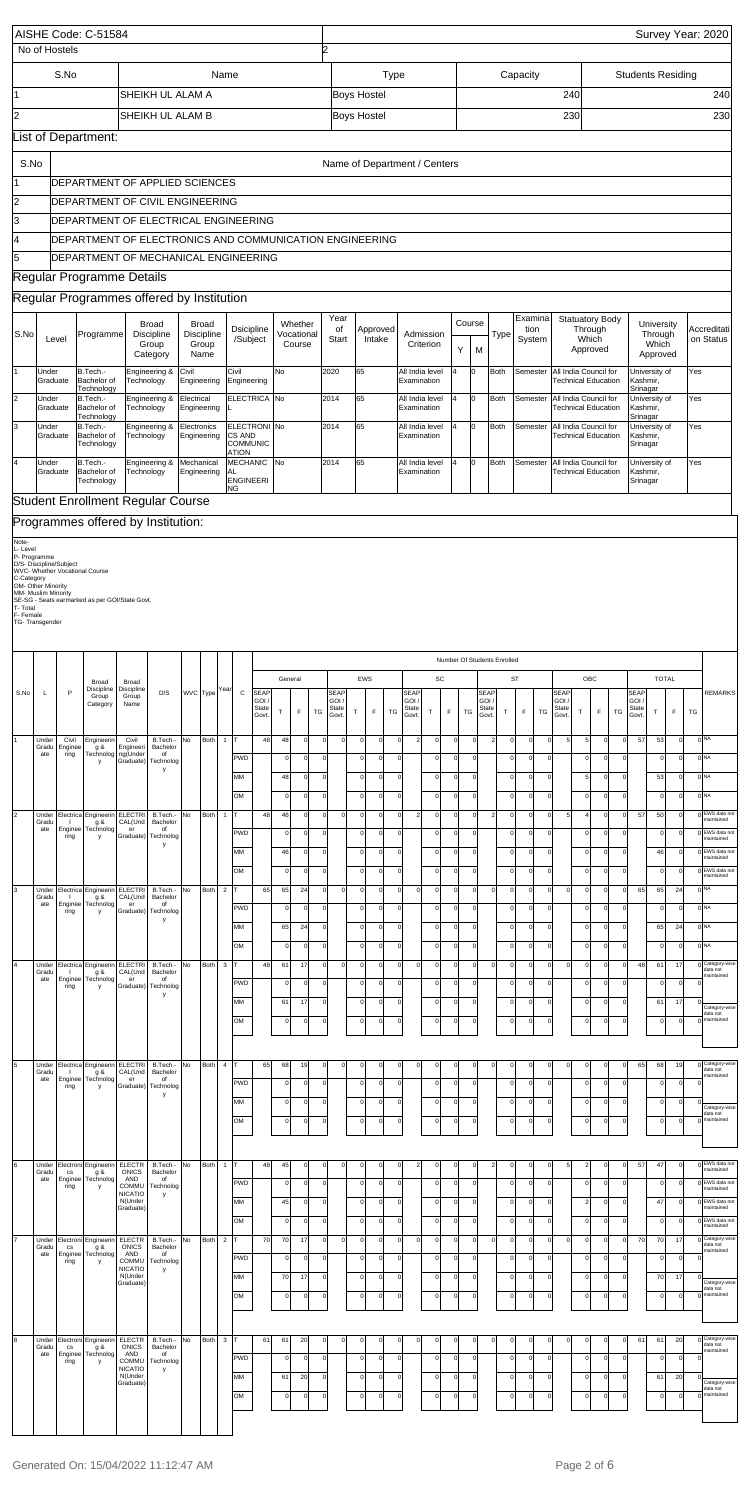|                       |                                        |                                                                                                                                  | AISHE Code: C-51584                 |                                                           |                                               |                                      |                              |                              |                            |                     |                                     |                            |                                  |                                    |                            |                                                |                               |                                            |                         |                                          |                                    |                            |                            |                         |                             |                            |                      | Survey Year: 2020                                      |
|-----------------------|----------------------------------------|----------------------------------------------------------------------------------------------------------------------------------|-------------------------------------|-----------------------------------------------------------|-----------------------------------------------|--------------------------------------|------------------------------|------------------------------|----------------------------|---------------------|-------------------------------------|----------------------------|----------------------------------|------------------------------------|----------------------------|------------------------------------------------|-------------------------------|--------------------------------------------|-------------------------|------------------------------------------|------------------------------------|----------------------------|----------------------------|-------------------------|-----------------------------|----------------------------|----------------------|--------------------------------------------------------|
|                       |                                        |                                                                                                                                  | Broad                               | Broad                                                     |                                               |                                      |                              |                              | General                    |                     |                                     | EWS                        |                                  |                                    | SC                         | Number Of Students Enrolled                    |                               | ST                                         |                         |                                          |                                    | ${\sf OBC}$                |                            |                         |                             | <b>TOTAL</b>               |                      |                                                        |
| S.No                  | L                                      | P                                                                                                                                | Discipline<br>Group<br>Category     | Discipline<br>Group<br>Name                               | D/S                                           | WVC Type                             | Year<br>$\mathtt{C}$         | <b>SEAP</b><br>GOI.<br>State |                            |                     | <b>SEAP</b><br><b>GOI</b><br>State  |                            |                                  | <b>SEAF</b><br><b>GOI</b><br>State |                            |                                                | <b>SEAP</b><br>GOI /<br>State |                                            |                         |                                          | <b>SEAP</b><br><b>GOI</b><br>State |                            |                            |                         | SEAP<br><b>GOI</b><br>State |                            |                      | <b>REMARKS</b>                                         |
|                       |                                        |                                                                                                                                  |                                     |                                                           |                                               |                                      |                              | Govt.                        | $\top$                     | <b>TG</b><br>F      | Govt.                               | т                          | $\mathsf F$                      | TG<br>Govt                         | $\top$                     | F                                              | TG<br>Govt.                   | T                                          | F                       | <b>TG</b>                                | Govt.                              | T                          | F                          | TG                      | Govt                        | $\top$                     | $\mathsf F$          | TG                                                     |
| l9                    | Under<br>Gradu<br>ate                  | Electroni<br>cs<br>Enginee                                                                                                       | Engineerin<br>g &<br>Technolog      | <b>ELECTR</b><br><b>ONICS</b><br>AND<br>COMMU             | B.Tech.-<br>No<br>Bachelor<br>of<br>Technolog | Both                                 | $\overline{4}$<br><b>PWD</b> | 65                           | 61<br>$\mathbf 0$          | 20                  | $\circ$<br>$\Omega$<br> 0           | $\mathbf 0$<br>$\Omega$    | $\mathbf 0$<br>$\mathbf 0$       | $\circ$<br>$\mathbf 0$             | $\Omega$                   | C<br>$\mathsf{C}$                              | $\Omega$<br>$\Omega$          | $\mathbf 0$<br>$\mathbf 0$<br>$\mathbf 0$  | $\mathbf 0$<br>$\Omega$ | $\Omega$<br>$\Omega$                     | $\mathsf{C}$                       | $\mathbf 0$<br>$\mathbf 0$ | $\mathbf 0$<br>$\mathbf 0$ | $\mathbf 0$<br>$\Omega$ | 65                          | 61<br>$\Omega$             | 20<br>$\Omega$       | Category-wise<br>$\mathbf 0$<br>data not<br>maintained |
|                       |                                        | ring                                                                                                                             | y                                   | <b>NICATIO</b><br>N(Under<br>Graduate)                    | y                                             |                                      | MM                           |                              | $\mathbf 0$                | O                   | 0                                   | $\circ$                    | $\mathbf 0$                      | $\mathbf 0$                        |                            | C                                              | $\Omega$                      | $\mathbf 0$                                | $\Omega$                | $\Omega$                                 |                                    | $\mathbf 0$                | $\mathbf 0$                | $\Omega$                |                             | $\mathbf 0$                | $\Omega$             | Category-wise                                          |
|                       |                                        |                                                                                                                                  |                                     |                                                           |                                               |                                      | OM                           |                              | $\mathbf 0$                | $\Omega$            | 0                                   | $\mathbf 0$                | $\mathbf 0$                      | 0                                  | $\Omega$                   | $\mathbf 0$                                    | $\Omega$                      | $\mathbf 0$                                | $\Omega$                | $\Omega$                                 |                                    | $\mathbf 0$                | $\mathbf 0$                | $\circ$                 |                             | $\circ$                    | $\Omega$             | data not<br>maintained<br>$\Omega$                     |
| 10                    |                                        |                                                                                                                                  |                                     |                                                           |                                               |                                      |                              | 48                           | 42                         | $\Omega$            | $\mathbf 0$<br>$\Omega$             | $\Omega$                   |                                  |                                    | $\Omega$                   | $\Omega$                                       | $\Omega$                      |                                            |                         |                                          | 5                                  | $\overline{4}$             |                            |                         |                             |                            | $\Omega$             | 0 EWS data not                                         |
|                       | Under<br>Gradu<br>ate                  | Mechani Engineerin<br>cal<br>Enginee<br>ring                                                                                     | g &<br>Technolog<br>y               | <b>MECHAN</b><br><b>ICAL</b><br><b>ENGINEE</b><br>RING(Un | B.Tech.-<br>No<br>Bachelor<br>of<br>Technolog | Both                                 | $\overline{1}$<br>PWD        |                              | $\Omega$                   | $\Omega$            | <sup>0</sup>                        | $\mathbf{0}$               | 0<br>$\mathbf 0$                 | $\circ$<br>$\Omega$                | $\Omega$                   | $\Omega$                                       | $\Omega$                      | $\overline{2}$<br>$\Omega$                 | $\mathbf 0$<br>$\Omega$ | $\Omega$<br>$\Omega$                     |                                    | $\Omega$                   | $\mathbf 0$<br>$\mathbf 0$ | $\mathbf 0$<br>$\Omega$ | 57                          | 47<br>$\circ$              | $\Omega$             | maintained<br>0 EWS data not<br>maintained             |
|                       |                                        |                                                                                                                                  |                                     | der<br>Graduate)                                          | <b>V</b>                                      |                                      | MM                           |                              | 42                         | $\Omega$            | <sup>o</sup>                        | $\Omega$                   | $\mathbf 0$                      | 0                                  | $\Omega$                   | $\Omega$                                       | $\Omega$                      | $\overline{1}$                             | $\Omega$                | $\Omega$                                 |                                    | $\overline{4}$             | $\mathbf 0$                | $\Omega$                |                             | 47                         | $\epsilon$           | 0 EWS data not<br>maintained                           |
| 11                    | Under                                  | Mechani Engineerin                                                                                                               |                                     | <b>MECHAN</b>                                             | No<br>B.Tech.-                                | Both                                 | OM<br>$\overline{2}$         | 65                           | $\Omega$<br>50             | $\Omega$<br>17      | <sup>0</sup><br>$\circ$<br>$\Omega$ | $\mathbf 0$<br>$\Omega$    | $\mathbf 0$<br>$\mathbf 0$       | <sup>o</sup><br>$\circ$            | $\Omega$<br>$\Omega$       | $\Omega$<br>$\Omega$                           | $\Omega$<br>$\Omega$          | $\mathbf 0$<br>$\Omega$<br>$\mathbf 0$     | $\circ$<br>$\Omega$     | $\Omega$<br>$\Omega$                     | $\Omega$                           | $\Omega$<br>$\Omega$       | $\mathbf 0$<br>$\mathbf 0$ | $\Omega$<br>$\Omega$    | 65                          | $\circ$<br>50              | $\epsilon$<br>17     | 0 EWS data not<br>naintained<br>O Category-wise        |
|                       | Gradu<br>ate                           | cal<br>Enginee<br>ring                                                                                                           | g &<br>Technolog<br>y               | <b>ICAL</b><br><b>ENGINEE</b><br>RING(Un                  | Bachelor<br>of<br>Technolog                   |                                      | PWD                          |                              | $\Omega$                   | $\Omega$            | <sup>0</sup>                        | $\Omega$                   | $\mathbf 0$                      | <sup>0</sup>                       | $\Omega$                   | $\Omega$                                       | $\Omega$                      | $\mathbf 0$                                | $\Omega$                | $\Omega$                                 |                                    | $\Omega$                   | $\mathbf 0$                | $\Omega$                |                             | $\circ$                    | $\Omega$             | data not<br>maintained<br>$\Omega$                     |
|                       |                                        |                                                                                                                                  |                                     | der<br>Graduate)                                          | y                                             |                                      | MM                           |                              | 50                         | 17                  | <sup>0</sup>                        | $\Omega$                   | $\mathbf 0$                      | 0                                  | $\Omega$                   | $\Omega$                                       | $\Omega$                      | $\mathbf 0$                                | $\Omega$                | $\Omega$                                 |                                    | $\mathbf 0$                | $\mathbf 0$                | $\Omega$                |                             | 50                         | 17                   | Category-wise<br>data not                              |
|                       |                                        |                                                                                                                                  |                                     |                                                           |                                               |                                      | OM                           |                              | $\circ$                    | $\Omega$            | 0                                   | $\mathbf 0$                | $\mathbf 0$                      | 0                                  | $\mathbf 0$                | $\Omega$                                       | $\Omega$                      | $\mathbf 0$                                | $\circ$                 | $\Omega$                                 |                                    | $\mathbf 0$                | $\mathbf 0$                | $\circ$                 |                             | $\circ$                    | $\Omega$             | 0 maintained                                           |
| 12                    | Under<br>Gradu                         | Mechani Engineerin<br>cal                                                                                                        | g &                                 | <b>MECHAN</b><br>ICAL                                     | B.Tech.-<br>No<br>Bachelor                    | Both                                 | $\mathbf{3}$                 | 65                           | 68                         | 15                  | $\Omega$<br>0                       |                            | $\mathbf 0$                      | $\mathbf 0$                        |                            | C                                              | $\Omega$                      | $\mathbf 0$<br>$\mathbf 0$                 |                         |                                          | C                                  | $\mathsf{C}$               | $\mathbf 0$                | 0                       | 65                          | 68                         | 15                   | O Category-wise<br>data not                            |
|                       | ate                                    | Enginee<br>ring                                                                                                                  | Technolog<br>у                      | <b>ENGINEE</b><br>RING(Un<br>der                          | of<br>Technolog<br>y                          |                                      | <b>PWD</b>                   |                              | $\mathbf 0$                | $\Omega$            | 0                                   | $\circ$                    | $\mathbf 0$                      | $\circ$                            |                            | $\mathbf 0$                                    | $\Omega$                      | $\mathbf 0$                                | $\Omega$                | $\overline{0}$                           |                                    | $\mathbf 0$                | $\mathbf 0$                | $\mathbf 0$             |                             | $\overline{0}$             | $\Omega$             | maintained<br>C                                        |
|                       |                                        |                                                                                                                                  |                                     | Graduate)                                                 |                                               |                                      | MM<br>OM                     |                              | 68<br>0                    | 15<br>$\Omega$      | 0 <br>$\circ$                       | $\circ$<br>0               | $\mathbf 0$<br>$\mathbf 0$       | $\mathbf 0$<br>$\mathbf 0$         |                            | $\mathbf 0$<br>$\mathbf 0$                     | $\Omega$<br>$\Omega$          | $\mathbf 0$<br>$\mathbf 0$                 | $\Omega$<br>$\Omega$    | $\overline{0}$<br>0                      |                                    | $\mathbf 0$<br>$\mathbf 0$ | $\mathbf 0$<br>$\mathbf 0$ | 0<br>0                  |                             | 68<br>$\mathbf 0$          | 15<br>C              | Category-wise<br>data not<br>maintained<br>$\Omega$    |
|                       |                                        |                                                                                                                                  |                                     |                                                           |                                               |                                      |                              |                              |                            |                     |                                     |                            |                                  |                                    |                            |                                                |                               |                                            |                         |                                          |                                    |                            |                            |                         |                             |                            |                      |                                                        |
| 13                    | Under<br>Gradu                         | Mechani Engineerin<br>cal                                                                                                        | g &                                 | <b>MECHAN</b><br><b>ICAL</b>                              | B.Tech.-<br>No<br>Bachelor                    | Both                                 | $\overline{4}$               | 65                           | 61                         | 15                  | $\Omega$<br>$\Omega$                | $\Omega$                   | $\mathbf 0$                      | $\mathbf 0$                        |                            | $\mathsf{C}$                                   |                               | $\mathbf 0$<br>0                           |                         |                                          | $\epsilon$                         | C                          | $\mathbf 0$                | $\mathbf 0$             | 65                          | 61                         | 15                   | Category-wise<br>0<br>data not<br>maintained           |
|                       | ate                                    | Enginee<br>ring                                                                                                                  | Technolog<br>y                      | <b>ENGINEE</b><br>RING(Un<br>der<br>Graduate)             | of<br>Technolog<br>y                          |                                      | <b>PWD</b><br>MM             |                              | $\mathbf 0$<br>$\mathbf 0$ |                     | 0 <br> 0                            | $\Omega$<br>$\circ$        | $\mathbf 0$<br>$\mathbf 0$       | $\mathbf 0$<br>$\mathbf 0$         |                            | $\mathsf{C}$<br>C                              | $\Omega$<br>$\Omega$          | $\mathbf 0$<br>$\mathbf 0$                 | $\Omega$<br>$\Omega$    | $\Omega$<br>$\Omega$                     |                                    | $\mathbf 0$<br>$\mathbf 0$ | $\mathbf 0$<br>$\mathbf 0$ | $\Omega$<br>$\mathbf 0$ |                             | $\mathbf 0$<br>$\mathbf 0$ | $\Omega$<br>$\Omega$ |                                                        |
|                       |                                        |                                                                                                                                  |                                     |                                                           |                                               |                                      | OM                           |                              | $\mathbf 0$                |                     | 0                                   | $\mathbf 0$                | $\mathbf 0$                      | 0                                  | $\Omega$                   | $\mathbf 0$                                    | $\Omega$                      | $\mathbf 0$                                | $\mathbf 0$             | $\Omega$                                 |                                    | $\mathbf 0$                | $\mathbf 0$                | $\circ$                 |                             | $\circ$                    | $\Omega$             | Category-wise<br>data not<br>maintained<br>$\Omega$    |
|                       |                                        |                                                                                                                                  |                                     |                                                           |                                               |                                      |                              |                              |                            |                     |                                     |                            |                                  |                                    |                            |                                                |                               |                                            |                         |                                          |                                    |                            |                            |                         |                             |                            |                      |                                                        |
|                       |                                        | Foreign Students Enrollment:                                                                                                     |                                     |                                                           |                                               |                                      |                              |                              |                            |                     |                                     |                            |                                  |                                    |                            |                                                |                               |                                            |                         |                                          |                                    |                            |                            |                         |                             |                            |                      |                                                        |
|                       |                                        | Whether Foreign Students Enrolled Int The Institution<br>Approved Intake Capacity of International Students along with NRI & PIO |                                     |                                                           |                                               |                                      |                              |                              |                            |                     |                                     |                            |                                  |                                    |                            |                                                |                               | No                                         |                         |                                          |                                    |                            |                            |                         |                             |                            |                      |                                                        |
|                       |                                        | <b>Regular Examination Results</b>                                                                                               |                                     |                                                           |                                               |                                      |                              |                              |                            |                     |                                     |                            |                                  |                                    |                            |                                                |                               |                                            |                         |                                          |                                    |                            |                            |                         |                             |                            |                      |                                                        |
|                       |                                        | Programmes offered by Institution (Total Number of Students Appeard in Final Year)                                               |                                     |                                                           |                                               |                                      |                              |                              |                            |                     |                                     |                            |                                  |                                    |                            |                                                |                               |                                            |                         |                                          |                                    |                            |                            |                         |                             |                            |                      |                                                        |
| Note-<br>L- Level     | D/S- Discipline/Subject                |                                                                                                                                  |                                     |                                                           |                                               |                                      |                              |                              |                            |                     |                                     |                            |                                  |                                    |                            |                                                |                               |                                            |                         |                                          |                                    |                            |                            |                         |                             |                            |                      |                                                        |
|                       |                                        |                                                                                                                                  |                                     |                                                           |                                               |                                      |                              |                              |                            |                     |                                     |                            |                                  |                                    |                            |                                                |                               |                                            |                         |                                          |                                    |                            |                            |                         |                             |                            |                      |                                                        |
|                       | OM- Other Minority                     | <b>BDGC- Broad Discipline Group Category</b><br>BDGN- Broad Discipline Group Name                                                |                                     |                                                           |                                               |                                      |                              |                              |                            |                     |                                     |                            |                                  |                                    |                            |                                                |                               |                                            |                         |                                          |                                    |                            |                            |                         |                             |                            |                      |                                                        |
| T- Total<br>F- Female | MM- Muslim Minority<br>TG- Transgender |                                                                                                                                  |                                     |                                                           |                                               |                                      |                              |                              |                            |                     |                                     |                            |                                  |                                    |                            |                                                |                               |                                            |                         |                                          |                                    |                            |                            |                         |                             |                            |                      |                                                        |
|                       |                                        |                                                                                                                                  |                                     |                                                           |                                               |                                      |                              |                              |                            |                     |                                     |                            |                                  |                                    |                            | Total Number of Students Appeard in Final Year |                               |                                            |                         |                                          |                                    |                            |                            |                         |                             |                            |                      |                                                        |
| S <sub>NO</sub>       | L                                      | P                                                                                                                                | <b>BDGC</b>                         | <b>BDGN</b>                                               | D/S                                           | Vhether<br>Vocational Type<br>Course |                              | Categor                      |                            | General             |                                     |                            | EWS                              |                                    |                            | SC                                             |                               |                                            | <b>ST</b>               |                                          |                                    |                            | OBC                        |                         |                             | <b>TOTAL</b>               |                      | <b>REMARKS</b>                                         |
|                       |                                        |                                                                                                                                  |                                     |                                                           |                                               |                                      |                              | у                            | Total                      | Female              | Trans<br>Gender                     | Total                      | Female                           | Trans<br>Gender                    | Total                      | Female                                         | Trans<br>Gender               | Total                                      | Female                  | Trans<br>Gender                          | Total                              | Femal                      |                            | Trans<br>Gender         | Total                       | Female                     |                      | Trans<br>Gender                                        |
|                       |                                        | B.Tech.                                                                                                                          |                                     |                                                           | <b>MECHA</b><br><b>NICAL</b>                  |                                      |                              | PWD                          | 61<br>$\mathsf{O}$         | 15<br>$\Omega$      | 0<br>0                              | $\circ$<br>$\mathbf 0$     | 0<br>$\overline{0}$              | $\mathbf 0$<br>0                   | 0<br>$\mathbf 0$           | $\circ$<br>$\Omega$                            | C<br>$\mathsf{C}$             | $\mathbf 0$<br>$\mathbf 0$                 | $\mathbf 0$<br>$\Omega$ | $\mathbf 0$<br>$\circ$                   |                                    | $\mathbf 0$<br>$\pmb{0}$   | 0<br>$\mathbf 0$           |                         | 61                          | $\Omega$                   | 15<br>$\mathbf 0$    | 0 Category-wise<br>data<br>$0$ <sub>NA</sub>           |
| $\overline{1}$        | Under<br>Graduate                      | Bachelor<br>of<br>Technolo                                                                                                       | Engineer<br>ing &<br>Technolo       | Mechanical<br>Engineering                                 | <b>ENGINE</b><br>ERING(<br>Under              | No                                   | Both                         | MM                           | $\circ$                    | $\Omega$            | $\mathbf 0$                         | $\mathbf 0$                | $\overline{0}$                   | $\mathbf 0$                        | $\mathbf 0$                | 0                                              | $\Omega$                      | $\mathbf 0$                                | $\Omega$                | 0                                        |                                    | $\circ$                    | $\mathbf 0$                | $\Omega$                |                             | $\circ$                    | $\mathbf 0$          | $0$ <sub>NA</sub>                                      |
|                       |                                        | gy                                                                                                                               | gу                                  |                                                           | Graduat<br>e)                                 |                                      |                              | lом                          | $\mathsf{O}$               | $\Omega$            | $\circ$                             | $\Omega$                   | $\overline{0}$                   | $\mathbf 0$                        | $\mathbf 0$                | $\Omega$                                       | $\Omega$                      | $\mathbf 0$                                | $\Omega$                | $\circ$                                  |                                    | $\mathsf 0$                | $\mathbf 0$                |                         |                             | $\Omega$                   | $\mathbf 0$          | 0 <sub>NA</sub>                                        |
|                       |                                        | B.Tech.                                                                                                                          |                                     |                                                           | <b>ELECTR</b>                                 |                                      |                              | т<br>PWD                     | 63<br>$\mathsf{O}$         | 19<br>$\Omega$      | 0<br>$\circ$                        | $\mathbf 0$<br>$\mathbf 0$ | $\Omega$<br>$\overline{0}$       | 0<br>$\mathbf 0$                   | $\mathbf 0$<br>$\mathbf 0$ | $\circ$<br>$\circ$                             | $\Omega$<br>$\Omega$          | $\mathbf 0$<br>$\mathbf 0$                 | $\Omega$<br>$\Omega$    | $\circ$<br>$\circ$                       |                                    | $\mathbf 0$<br>$\circ$     | $\mathbf 0$<br>$\mathbf 0$ | $\Omega$<br>$\Omega$    | 63                          | $\Omega$                   | 19<br>$\mathbf 0$    | 0 Category-wise<br>data<br>0 Category-wise             |
| $\overline{2}$        | Under<br>Graduate                      | Bachelor<br>of<br>Technolo                                                                                                       | Engineer<br>ing &<br>Technolo<br>gу | Electrical<br>Engineering                                 | ICAL(Un<br>der<br>Graduat                     | No                                   | Both                         | MM                           | $\circ$                    | $\Omega$            | $\mathbf 0$                         | $\mathbf 0$                | $\overline{0}$                   | $\mathbf 0$                        | $\mathbf 0$                | 0                                              | $\Omega$                      | $\mathbf 0$                                | $\Omega$                | 0                                        |                                    | $\circ$                    | $\mathbf 0$                | $\Omega$                |                             | $\circ$                    | $\mathbf 0$          | data<br>0 Category-wise<br>data                        |
|                       |                                        | gу                                                                                                                               |                                     |                                                           | e)                                            |                                      |                              | OM                           | $\mathsf{O}$               | $\Omega$            | 0                                   | $\circ$                    | 0                                | 0                                  | $\mathbf 0$                | $\Omega$                                       | $\Omega$                      | $\mathbf 0$                                | $\Omega$                | $\circ$                                  |                                    | $\pmb{0}$                  | $\mathbf 0$                |                         |                             | $\Omega$                   | 0                    | 0 Category-wise<br>data                                |
|                       |                                        | B.Tech.                                                                                                                          | Engineer                            |                                                           | <b>ELECTR</b><br>ONICS<br>AND                 |                                      |                              | Iт<br>PWD                    | 61<br>$\mathsf{O}$         | 15<br>$\Omega$      | $\mathbf 0$<br>$\circ$              | $\mathbf 0$<br>$\mathbf 0$ | $\overline{0}$<br>$\overline{0}$ | $\mathbf 0$<br>$\mathbf 0$         | $\mathbf 0$<br>$\mathbf 0$ | $\circ$<br>$\circ$                             | $\Omega$<br>$\Omega$          | $\mathbf 0$<br>$\mathbf 0$                 | $\Omega$<br>$\Omega$    | $\circ$<br>$\circ$                       |                                    | $\mathsf 0$<br>$\circ$     | $\mathbf 0$<br>$\mathbf 0$ | $\Omega$<br>$\Omega$    | 61                          | $\Omega$                   | 15<br>$\mathbf 0$    | 0 <sub>NA</sub><br>0 <sup>NA</sup>                     |
| 3                     | Under<br>Graduate                      | Bachelor<br>of<br>Technolo<br>gу                                                                                                 | ing &<br>Technolo<br>gy             | Electronics<br>Engineering                                | <b>COMMU</b><br><b>NICATI</b><br>ON(Und<br>er | No                                   | Both                         | MM                           | $\mathbf 0$                | $\Omega$            | 0                                   | $\mathbf 0$                | $\overline{0}$                   | 0                                  | $\mathbf 0$                | $\circ$                                        | $\Omega$                      | $\mathbf 0$                                | $\Omega$                | $\circ$                                  |                                    | $\mathbf 0$                | $\mathbf 0$                | $\Omega$                |                             | $^{\circ}$                 | $\mathbf 0$          | $0$ <sub>NA</sub>                                      |
|                       |                                        |                                                                                                                                  |                                     |                                                           | Graduat<br>e)                                 |                                      |                              | lом                          | $\mathbf 0$                | $\Omega$            | 0                                   | $\Omega$                   | $\circ$                          | $\mathbf 0$                        | $\mathbf 0$                | $\Omega$                                       | $\Omega$                      | $\mathbf 0$                                | $\Omega$                | $\circ$                                  |                                    | $\mathbf 0$                | $\mathbf 0$                |                         |                             |                            | $\epsilon$           | $0$ <sub>NA</sub>                                      |
|                       |                                        | Programmes offered by Institution (Total Number of Students Passed/Awarded Degree)                                               |                                     |                                                           |                                               |                                      |                              |                              |                            |                     |                                     |                            |                                  |                                    |                            | Total Number of Students Passed/Awarded Degree |                               |                                            |                         |                                          |                                    |                            |                            |                         |                             |                            |                      |                                                        |
|                       |                                        |                                                                                                                                  |                                     |                                                           |                                               | Whether                              |                              |                              |                            | General             |                                     |                            | EWS                              |                                    |                            | SC                                             |                               |                                            | <b>ST</b>               |                                          |                                    |                            | OBC                        |                         |                             | <b>TOTAL</b>               |                      |                                                        |
| S NO                  | L                                      | P                                                                                                                                |                                     | BDGC   BDGN                                               | D/S                                           | Vocation<br>al Course                |                              | Categor<br>y                 | Total                      | Female              | Trans<br>Gender                     | Total                      | Female Gender                    | Trans                              | Total                      | Female Gender                                  | Trans                         | Total                                      |                         | Trans<br>$\lvert$ Female $\lvert$ Gender | Total                              |                            | Female Gender              | Trans                   | Total                       | Female                     |                      | Remarks<br>Trans<br>Gender                             |
|                       |                                        |                                                                                                                                  |                                     |                                                           |                                               |                                      |                              | Iт                           | 26                         | 14                  | $\Omega$                            | $\Omega$                   | $\Omega$                         | $\Omega$                           | $\mathbf{0}$               | $\Omega$                                       |                               | $\mathbf 0$                                | $\Omega$                | $\overline{0}$                           |                                    | $\circ$                    | $\Omega$                   | $\Omega$                | 26                          |                            | 14                   | 0 NA                                                   |
| $\overline{1}$        | Under<br>Graduate                      | B.Tech.-<br>Bachelor<br>of                                                                                                       | ng &<br>Technolo                    | Engineeri Mechani<br>cal                                  | <b>MECHANIC</b><br>AL<br><b>ENGINEER</b>      | No                                   | Both                         | PWD<br>MM                    | $\circ$<br>$\circ$         | $\Omega$<br>$\circ$ | $\circ$<br>$\Omega$                 | $\mathbf 0$<br>$\mathbf 0$ | $\overline{0}$<br>$\overline{0}$ | $\mathbf 0$<br>$\mathbf 0$         | $\circ$<br>$\overline{0}$  | $\circ$<br>$\circ$                             | $\mathbf{0}$<br>$\mathbf{0}$  | $\mathbf 0$<br>$\mathsf{O}\xspace$         | $\Omega$<br>$\Omega$    | 0 <br> 0                                 |                                    | $\circ$<br>$\circ$         | $\circ$<br>$\circ$         | $\Omega$<br>$\Omega$    |                             | $\Omega$<br>$\mathbf 0$    | $\circ$<br>$\circ$   | 0 NA<br>0 NA                                           |
|                       |                                        | Technolog<br>у                                                                                                                   | gy                                  | Enginee<br>ring                                           | ING(Under<br>Graduate)                        |                                      |                              | lом                          | $\circ$                    | $\circ$             | $\circ$                             | $\mathbf 0$                | $\overline{0}$                   | $\mathbf 0$                        | $\circ$                    | $\circ$                                        | <sup>0</sup>                  | $\circ$                                    | $\Omega$                | 0                                        |                                    | $\circ$                    | $\circ$                    | $\Omega$                |                             | $\mathbf 0$                | $\circ$              | 0 NA                                                   |
|                       |                                        |                                                                                                                                  |                                     |                                                           |                                               |                                      |                              | lΤ                           | 41                         | 19                  | $\Omega$                            | $\mathbf 0$                | $\circ$                          | $\mathbf 0$                        | $\circ$                    | $\overline{0}$                                 | $\mathbf{0}$                  | $\mathbf 0$                                | $\Omega$                | 0                                        |                                    | $\circ$                    | $\circ$                    | $\Omega$                | 41                          |                            | 19                   | 0 Category-wise                                        |
| $\overline{c}$        | Under<br>Graduate                      | B.Tech.-<br>Bachelor<br>of<br>Technolog                                                                                          | Engineeri<br>ng &<br>Technolo<br>gy | Electric<br>al<br>Enginee<br>ring                         | <b>ELECTRIC</b><br>AL(Under<br>Graduate)      | No                                   | Both                         | PWD<br>MM                    | $\circ$<br>$\circ$         | $\circ$<br>$\circ$  | $\circ$<br>$\Omega$                 | $\mathbf 0$<br>$\mathbf 0$ | $\overline{0}$<br>$\overline{0}$ | $\mathbf 0$<br>$\mathbf 0$         | $\circ$<br>$\overline{0}$  | $\circ$<br>$\circ$                             | $\mathbf{0}$<br>$\mathbf{0}$  | $\mathsf{O}\xspace$<br>$\mathsf{O}\xspace$ | $\Omega$<br>$\Omega$    | 0 <br> 0                                 |                                    | 0 <br>$\circ$              | $\circ$<br>$\circ$         | $\Omega$<br>$\Omega$    |                             | $\mathbf 0$<br>$\mathbf 0$ | $\circ$<br>$\circ$   | 0 Category-wise<br>0 Category-wise                     |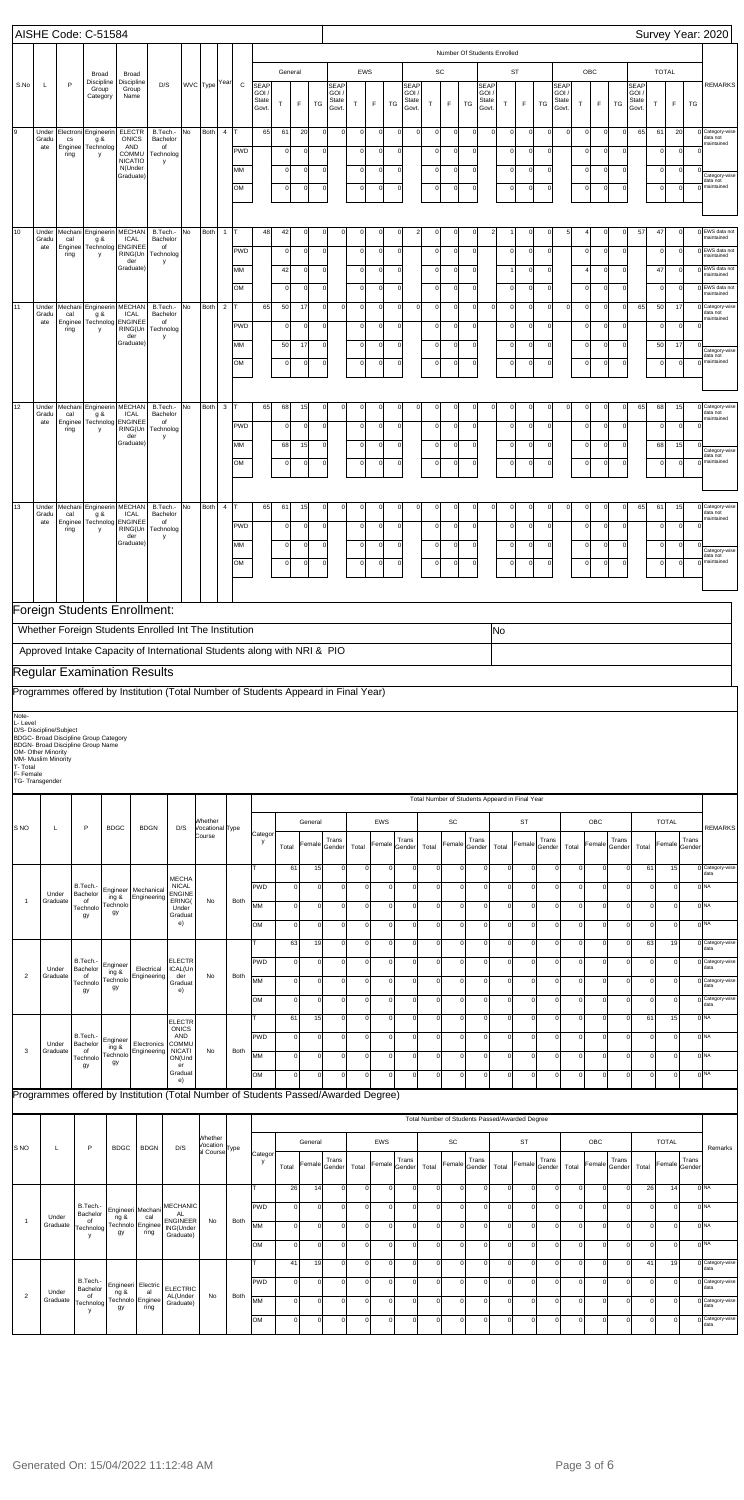|                 | AISHE Code: C-51584                    |                             |                      |                         |                           |                                                                                               |                                                  |          |                     |                     |                |                 |                                   |             |                    |                |                     |                                                |                |           |                                                           |             |                |                 |                         |                |                          | Survey Year: 2020       |
|-----------------|----------------------------------------|-----------------------------|----------------------|-------------------------|---------------------------|-----------------------------------------------------------------------------------------------|--------------------------------------------------|----------|---------------------|---------------------|----------------|-----------------|-----------------------------------|-------------|--------------------|----------------|---------------------|------------------------------------------------|----------------|-----------|-----------------------------------------------------------|-------------|----------------|-----------------|-------------------------|----------------|--------------------------|-------------------------|
|                 |                                        |                             |                      |                         |                           |                                                                                               |                                                  |          |                     |                     |                |                 |                                   |             |                    |                |                     | Total Number of Students Passed/Awarded Degree |                |           |                                                           |             |                |                 |                         |                |                          |                         |
|                 |                                        |                             |                      |                         |                           |                                                                                               | Whether                                          |          |                     |                     | General        |                 |                                   | EWS         |                    |                | SC                  |                                                |                | <b>ST</b> |                                                           |             | OBC            |                 |                         | <b>TOTAL</b>   |                          |                         |
| S <sub>NO</sub> | $\mathsf L$                            |                             | P                    | <b>BDGC</b>             | <b>BDGN</b>               | D/S                                                                                           | Vocation<br>al Course <sup>Type</sup>            |          | Catego              |                     |                | Trans           |                                   |             | Trans              |                |                     | Trans                                          |                |           | Trans                                                     |             |                | Trans           |                         |                | Trans                    | Remarks                 |
|                 |                                        |                             |                      |                         |                           |                                                                                               |                                                  |          | y                   | Total               | Female         | Gender          | Total                             | Female      | Gender             | Total          | Female              | Gender                                         | Total          | Female    | Gender                                                    | Total       | Female         | Gender          | Total                   | Female         | Gender                   |                         |
|                 |                                        |                             |                      |                         |                           |                                                                                               |                                                  |          | т                   | 26                  | 14             | $\mathbf 0$     | $\mathbf 0$                       | 0           | $\mathbf 0$        | $\circ$        | $\Omega$            | 0                                              | $\circ$        | $\circ$   | $\circ$                                                   | $\mathbf 0$ | $\circ$        | 0               | 26                      | 14             |                          | $0$ <sub>NA</sub>       |
|                 |                                        |                             | B.Tech.-<br>Bachelor |                         | Engineeri Electron        | <b>ELECTRO</b><br><b>NICS AND</b>                                                             |                                                  |          | PWD                 | $\mathsf{o}$        | $\mathbf 0$    | $\mathbf 0$     | $\pmb{0}$                         | 0           | $\pmb{0}$          | $\overline{0}$ | $\circ$             | 0                                              | $\circ$        | $\circ$   | $\mathbf 0$                                               | $\mathbf 0$ | $\overline{0}$ | 0               | $\circ$                 | $\circ$        |                          | 0 <sub>NA</sub>         |
| 3               | Under<br>Graduate                      |                             | of<br>Technolog      | ng &                    | ics<br>Fechnolo Enginee   | COMMUNI<br>CATION(Un                                                                          | No                                               | Both     | MM                  | $\circ$             | $\mathbf 0$    | $\mathbf 0$     | $\circ$                           | $\circ$     | $\mathbf 0$        | $\overline{0}$ | $\circ$             | 0                                              | $\circ$        | $\circ$   | $\mathbf 0$                                               | $\mathbf 0$ | $\circ$        | 0               | $\circ$                 | $\circ$        |                          | 0 <sub>NA</sub>         |
|                 |                                        |                             | у                    | gy                      | ring                      | der<br>Graduate)                                                                              |                                                  |          | OM                  | $\circ$             | $\overline{0}$ | $\mathbf 0$     | $\mathbf 0$                       | $\circ$     | $\pmb{0}$          | $\circ$        | 0                   | 0                                              | $\circ$        | $\circ$   | $\mathbf 0$                                               | $\mathbf 0$ | $\overline{0}$ | 0               | $\circ$                 | $\mathbf 0$    |                          | 0 <sup>NA</sup>         |
|                 |                                        |                             |                      |                         |                           | Programmes offered by Institution (Out of Total, Number of Students Passed with 60% or above) |                                                  |          |                     |                     |                |                 |                                   |             |                    |                |                     |                                                |                |           |                                                           |             |                |                 |                         |                |                          |                         |
|                 |                                        |                             |                      |                         |                           |                                                                                               |                                                  |          |                     |                     |                |                 |                                   |             |                    |                |                     |                                                |                |           |                                                           |             |                |                 |                         |                |                          |                         |
|                 |                                        |                             |                      |                         |                           |                                                                                               |                                                  |          |                     |                     |                |                 |                                   |             |                    |                |                     |                                                |                |           | Out of Total, Number of Students Passed with 60% or above |             |                |                 |                         |                |                          |                         |
| <b>SNO</b>      | L                                      | P                           |                      | <b>BDGC</b>             | <b>BDGN</b>               | D/S                                                                                           | Whether<br>Vocation<br>al Course <sup>Type</sup> |          |                     |                     | General        |                 |                                   | EWS         |                    |                | SC                  |                                                |                | <b>ST</b> |                                                           |             | OBC            |                 |                         | <b>TOTAL</b>   |                          | Remarks                 |
|                 |                                        |                             |                      |                         |                           |                                                                                               |                                                  |          | Categor<br>y        | Total               | Female         | Trans<br>Gender | Total                             | Female      | Trans<br>Gender    | Total          | Female              | Trans<br>Gender                                | Total          | Female    | Trans<br>Gender                                           | Total       | Female         | Trans<br>Gender | Total                   | Female         | Trans<br>Gender          |                         |
|                 |                                        |                             |                      |                         |                           |                                                                                               |                                                  |          |                     |                     |                |                 |                                   |             |                    |                |                     |                                                |                |           |                                                           |             |                |                 |                         |                |                          |                         |
|                 |                                        |                             |                      |                         |                           | <b>MECHAN</b>                                                                                 |                                                  |          | т                   | 26                  | 14             | $\Omega$        | $\mathsf 0$                       | $\circ$     | $\mathbf 0$        | $\mathbf{0}$   | $\Omega$            | οl                                             | 0              | $\Omega$  | $\Omega$                                                  | $\Omega$    | $\circ$        | 0               | 26                      | 14             |                          | 0 <sup>NA</sup>         |
| $\overline{1}$  | Under<br>Graduate                      | B.Tech.<br>Bachelor<br>of   |                      | &                       | Engineering Mechan<br>cal | ICAL<br><b>ENGINEE</b><br>RING(Un                                                             | No                                               | Both     | PWD                 | $\circ$             | $\overline{0}$ | $\mathbf 0$     | $\mathsf 0$                       | $\circ$     | $\mathbf 0$        | $\Omega$       | $\Omega$            | $\circ$                                        | $\overline{0}$ | $\Omega$  | $\mathbf 0$                                               | $\Omega$    | $\circ$        | $\mathbf 0$     | $\mathsf{O}\xspace$     | $\mathbf 0$    |                          | ONA                     |
|                 |                                        | y                           | Technolog            | Technology              | Enginee<br>ring           | der<br>Graduate)                                                                              |                                                  |          | MM                  | $\circ$             | $\mathbf 0$    | $\Omega$        | $\mathsf 0$                       | $\circ$     | $\mathbf 0$        | $\Omega$       | $\Omega$            | $\circ$                                        | $\circ$        | $\Omega$  | $\mathbf 0$                                               | $\Omega$    | $\circ$        | $\mathbf 0$     | $\mathsf{O}\xspace$     | $\overline{0}$ |                          | 0 <sup>NA</sup>         |
|                 |                                        |                             |                      |                         |                           |                                                                                               |                                                  |          | OM                  | $\circ$             | $\Omega$       | $\Omega$        | $\mathbf 0$                       | $\circ$     | $\mathbf 0$        | $\Omega$       | $\Omega$            | οl                                             | $\overline{0}$ | $\Omega$  | $\Omega$                                                  | $\Omega$    | $\circ$        | $\mathbf 0$     | $\mathsf{O}\xspace$     | $\Omega$       |                          | ONA                     |
|                 |                                        |                             |                      |                         |                           |                                                                                               |                                                  |          | т                   | 41                  | 19             | $\Omega$        | $\mathsf 0$                       | $\circ$     | $\mathbf 0$        | $\Omega$       | $\Omega$            | $\circ$                                        | $\overline{0}$ | $\Omega$  | $\Omega$                                                  | $\Omega$    | $\circ$        | $\mathbf 0$     | 41                      | 19             |                          | 0 Category-wise         |
|                 | Under                                  | B.Tech.<br>Bachelor         |                      |                         | Engineering Electric      | ELECTRI<br>CAL(Und                                                                            |                                                  |          | PWD                 | $\circ$             | $\mathbf 0$    | $\mathbf 0$     | $\mathsf 0$                       | $\circ$     | $\mathbf 0$        | $\Omega$       | $\Omega$            | $\circ$                                        | $\overline{0}$ | $\Omega$  | $\mathbf 0$                                               | $\Omega$    | $\circ$        | $\mathbf 0$     | $\mathsf{O}\xspace$     | $\Omega$       |                          | 0 Category-wise<br>data |
| $\overline{2}$  | Graduate                               | of                          | Technolog            | &<br>Technology         | al<br>Enginee<br>ring     | er<br>Graduate)                                                                               | No                                               | Both     | MM                  | $\circ$             | $\Omega$       | $\mathbf 0$     | $\mathsf 0$                       | $\circ$     | $\mathbf 0$        | $\Omega$       | $\Omega$            | $\circ$                                        | $\circ$        | $\Omega$  | $\mathbf 0$                                               | $\Omega$    | $\circ$        | $\mathbf 0$     | $\mathsf{O}\xspace$     | $\mathbf 0$    |                          | 0 Category-wise         |
|                 |                                        | y                           |                      |                         |                           |                                                                                               |                                                  |          | OM                  | $\circ$             | $\Omega$       | $\Omega$        | $\mathbf 0$                       | $\circ$     | $\mathbf 0$        | $\Omega$       | $\Omega$            | οl                                             | $\circ$        | $\Omega$  | $\Omega$                                                  | $\Omega$    | $\circ$        | $\mathbf 0$     | $\mathsf{O}\xspace$     | $\Omega$       |                          | 0 Category-wise<br>data |
|                 |                                        |                             |                      |                         |                           |                                                                                               |                                                  |          | т                   | 26                  | 14             | $\mathbf 0$     | $\mathsf 0$                       | $\circ$     | $\mathbf 0$        | $\Omega$       | $\Omega$            | $\circ$                                        | $\circ$        | $\Omega$  | $\mathbf 0$                                               | $\Omega$    | $\circ$        | 0               | 26                      | 14             |                          | 0 <sup>NA</sup>         |
|                 |                                        | B.Tech.                     |                      |                         | Engineering Electron      | <b>ELECTR</b><br><b>ONICS</b><br>AND                                                          |                                                  |          | <b>PWD</b>          | $\circ$             | $\overline{0}$ | $\mathbf 0$     | $\mathsf 0$                       | $\circ$     | $\mathbf 0$        | $\Omega$       | $\Omega$            | $\circ$                                        | $\circ$        | $\Omega$  | $\mathbf 0$                                               | $\Omega$    | $\circ$        | $\mathbf 0$     | $\mathsf{O}\xspace$     | $\mathbf 0$    |                          | 0 NA                    |
| 3               | Under<br>Graduate                      | Bachelor<br>of<br>Technolog |                      | &<br>Technology         | ics<br>Enginee            | COMMU<br><b>NICATIO</b>                                                                       | No                                               | Both     | MM                  | $\circ$             | $\mathbf 0$    | $\mathbf 0$     | $\mathsf 0$                       | $\circ$     | $\mathbf 0$        | $\Omega$       | $\Omega$            | $\circ$                                        | $\circ$        | $\Omega$  | $\mathbf 0$                                               | $\Omega$    | $\circ$        | 0               | $\mathsf{O}\xspace$     | $\mathbf 0$    |                          | 0 NA                    |
|                 |                                        | y                           |                      |                         | ring                      | N(Under<br>Graduate)                                                                          |                                                  |          | OM                  | $\mathsf{O}\xspace$ | $\mathbf 0$    | $\Omega$        | $\mathsf 0$                       | $\circ$     | $\mathbf 0$        | $\Omega$       | $\Omega$            | οl                                             | $\mathbf 0$    | $\Omega$  | $\mathbf 0$                                               | $\Omega$    | $\circ$        | $\mathbf 0$     | $\mathsf{O}\xspace$     | $\Omega$       |                          | 0 <sup>NA</sup>         |
|                 | Placement Details                      |                             |                      |                         |                           |                                                                                               |                                                  |          |                     |                     |                |                 |                                   |             |                    |                |                     |                                                |                |           |                                                           |             |                |                 |                         |                |                          |                         |
|                 |                                        |                             |                      |                         |                           |                                                                                               |                                                  |          |                     |                     |                |                 |                                   |             |                    |                |                     |                                                |                |           |                                                           |             |                |                 |                         |                |                          |                         |
|                 |                                        |                             |                      | No of Students Placed   |                           |                                                                                               |                                                  |          |                     |                     |                |                 | Median Salary of Placed Graduates |             |                    |                |                     |                                                |                |           | No of Students Selected For Higher Studies                |             |                |                 |                         |                |                          |                         |
|                 |                                        |                             |                      |                         |                           | 6                                                                                             |                                                  |          |                     |                     |                |                 |                                   | 400000      |                    |                |                     |                                                |                |           |                                                           |             |                |                 |                         |                |                          | 16                      |
|                 | Non Teaching Staff:                    |                             |                      |                         |                           |                                                                                               |                                                  |          |                     |                     |                |                 |                                   |             |                    |                |                     |                                                |                |           |                                                           |             |                |                 |                         |                |                          |                         |
|                 |                                        |                             |                      |                         |                           |                                                                                               |                                                  |          |                     |                     |                |                 |                                   |             | Number of Position |                |                     |                                                |                |           |                                                           |             |                |                 |                         |                |                          |                         |
|                 | Staff                                  |                             |                      | Sanctioned              | Category                  |                                                                                               | General                                          |          |                     | EWS                 |                |                 |                                   | SC          |                    |                |                     | ST                                             |                |           | OBC                                                       |             |                |                 | <b>TOTAL</b>            |                |                          |                         |
| S.No            | Type                                   | Group                       |                      | Strength                |                           |                                                                                               |                                                  | Trans    |                     |                     |                | Trans           |                                   |             | Trans              |                |                     |                                                | Trans          |           |                                                           |             | Trans          |                 |                         | Trans          |                          | Remarks                 |
|                 |                                        |                             |                      |                         |                           | Total                                                                                         | Female                                           | Gender   | Total               | Female              |                | Gender          | Total                             | Female      | Gender             |                | Total               | Female                                         | Gender         | Total     | Female                                                    |             | Gender         | Total           | Female                  | Gender         |                          |                         |
|                 |                                        |                             |                      | Total                   |                           | $\overline{2}$                                                                                | $\mathfrak{p}$                                   | $\Omega$ | $\circ$             |                     | $\Omega$       | $\Omega$        | $\mathsf 0$                       | $\Omega$    |                    | $\mathbf 0$    | $\mathbf 0$         | $\Omega$                                       | $\mathbf 0$    |           | $\mathbf 0$                                               | $\Omega$    | $\mathbf 0$    | $\overline{2}$  | $\overline{2}$          |                | data not                 | 0 Category-wise         |
|                 |                                        |                             |                      |                         | <b>PWD</b>                | $\Omega$                                                                                      | $\circ$                                          | $\Omega$ | $\mathsf{O}\xspace$ |                     | $\Omega$       | <sup>0</sup>    | $\Omega$                          | $\Omega$    |                    | $\mathbf 0$    | $\mathbf 0$         | $\Omega$                                       | $\Omega$       |           | $\mathbf 0$                                               | $\circ$     | $\mathbf 0$    | $\mathbf 0$     | $\mathbf 0$             |                | maintained<br>$\Omega$   | Category-wise           |
|                 | Library<br>Staff                       | Group D                     |                      | $\overline{\mathbf{c}}$ | Muslim<br>Minorit         | $\overline{2}$                                                                                | $\overline{2}$                                   | $\Omega$ | $\mathbf 0$         |                     | $\mathbf 0$    | $\circ$         | $\Omega$                          | $\Omega$    |                    | $\mathbf 0$    | $\mathbf 0$         | $\Omega$                                       | $\Omega$       |           | $\Omega$                                                  | $\circ$     | $\overline{0}$ | $\overline{2}$  | $\overline{2}$          |                | o data not<br>maintained |                         |
|                 |                                        |                             |                      |                         | Other<br>Minorit          | $\mathbf 0$                                                                                   | $\circ$                                          | $\Omega$ | $\mathbf 0$         |                     | $\mathbf 0$    | $\circ$         | $\mathbf 0$                       | $\Omega$    |                    | $\mathbf 0$    | $\mathbf 0$         | $\Omega$                                       | $\Omega$       |           | $\Omega$                                                  | $\circ$     | $\overline{0}$ | $\mathbf 0$     | $\mathbf 0$             |                | οl                       |                         |
|                 |                                        |                             |                      |                         |                           |                                                                                               |                                                  |          | $\mathbf 0$         |                     |                |                 |                                   | 0           |                    | $\mathbf 0$    |                     | $\circ$                                        | $\mathbf 0$    |           |                                                           |             |                |                 |                         |                | 0 <sup>NA</sup>          |                         |
|                 |                                        |                             |                      | Total                   |                           | 26                                                                                            | 14                                               | 0        |                     |                     | 0              | 0               | 0                                 |             |                    |                | $\mathbf 0$         |                                                | $\Omega$       |           | $\mathbf 0$                                               | 0           | $\mathbf 0$    | 26              | 14                      |                | 0 <sup>NA</sup>          |                         |
| 2               | Contract Group D<br>ual                |                             |                      | 26                      | PWD                       | $\mathbf 0$                                                                                   | $\circ$                                          | 0        | $\circ$             |                     | $\mathbf 0$    | $\circ$         | $\mathbf 0$                       | 0           |                    | $\mathbf 0$    | $\mathbf 0$         | $\Omega$                                       |                |           | $\mathbf 0$                                               | $\circ$     | $\mathbf 0$    | $\circ$         | $\pmb{0}$               |                |                          |                         |
|                 |                                        |                             |                      |                         | Muslim<br>Minorit         | 26                                                                                            | 14                                               | 0        | $\mathbf 0$         |                     | $\mathbf 0$    | 0               | $\mathbf 0$                       | 0           |                    | $\mathbf 0$    | $\mathbf 0$         | $\Omega$                                       | $\Omega$       |           | $\mathbf 0$                                               | $\mathbf 0$ | $\mathbf 0$    | 26              | 14                      |                | 0 <sup>NA</sup>          |                         |
|                 |                                        |                             |                      |                         | Other<br>Minorit          | $\mathbf 0$                                                                                   | 0                                                | 0        | $\mathbf 0$         |                     | $\mathbf 0$    | $\circ$         | $\mathbf 0$                       | 0           |                    | $\mathbf 0$    | $\mathbf 0$         | $\Omega$                                       | $\Omega$       |           | $\mathsf{O}$                                              | $\circ$     | $\mathbf 0$    | $\mathsf{O}$    | $\mathbf 0$             |                | 0 <sup>NA</sup>          |                         |
|                 |                                        |                             |                      | Total                   |                           | 1                                                                                             | 1                                                | 0        | $\mathbf 0$         |                     | $\mathbf 0$    | $\circ$         | $\mathbf 0$                       | $\mathbf 0$ |                    | $\mathbf 0$    | $\mathsf{O}\xspace$ | $\Omega$                                       | $\Omega$       |           | $\mathsf{O}$                                              | $\mathbf 0$ | $\mathbf 0$    |                 | $\overline{1}$          |                | 0 <sup>NA</sup>          |                         |
| 3               | Physical<br>Educatio Group A           |                             |                      | $\mathbf{1}$            | PWD                       | $\mathbf 0$                                                                                   | $\circ$                                          | 0        | $\mathbf 0$         |                     | $\mathbf 0$    | $\circ$         | $\mathbf 0$                       | 0           |                    | $\mathbf 0$    | $\mathbf 0$         | $\Omega$                                       | $\Omega$       |           | $\mathsf{O}$                                              | $\circ$     | $\overline{0}$ | $\mathsf{O}$    | $\pmb{0}$               |                | 0 <sup>NA</sup>          |                         |
|                 | n Staff                                |                             |                      |                         | Muslim<br>Minorit         | $\overline{1}$                                                                                | 1                                                | $\circ$  | $\mathbf 0$         |                     | $\mathbf 0$    | $\circ$         | $\mathbf 0$                       | $\mathbf 0$ |                    | $\mathbf 0$    | $\mathsf{O}\xspace$ | $\Omega$                                       | $\Omega$       |           | $\mathsf{O}$                                              | $\mathbf 0$ | $\mathbf 0$    |                 | $\overline{1}$          |                | 0 <sup>NA</sup>          |                         |
|                 |                                        |                             |                      |                         | Other<br>Minorit          | $\mathbf 0$                                                                                   | $\circ$                                          | 0        | $\circ$             |                     | $\mathbf 0$    | $\circ$         | $\mathbf 0$                       | 0           |                    | $\mathbf 0$    | $\mathsf{O}\xspace$ | $\overline{0}$                                 | $\mathbf 0$    |           | $\circ$                                                   | $\circ$     | $\overline{0}$ | $\mathsf{O}$    | $\pmb{0}$               |                | 0 <sup>NA</sup>          |                         |
|                 | Non                                    |                             |                      | Total                   |                           | 6                                                                                             | $\overline{2}$                                   | $\circ$  | $\mathbf 0$         |                     | $\mathbf 0$    | $\circ$         | $\mathbf 0$                       | 0           |                    | $\mathbf 0$    | $\mathsf{O}\xspace$ | $\Omega$                                       | $\mathbf 0$    |           | $\mathsf{O}$                                              | $\circ$     | $\overline{0}$ | 6               | $\overline{\mathbf{c}}$ |                | 0 <sup>NA</sup>          |                         |
|                 | Teachin<br>g Staff<br>Excludin Group D |                             |                      |                         | <b>PWD</b>                | $\mathbf 0$                                                                                   | $\circ$                                          | 0        | $\circ$             |                     | $\mathbf 0$    | $\circ$         | $\mathsf 0$                       | 0           |                    | $\mathbf 0$    | $\mathsf{O}$        | $\overline{0}$                                 | $\mathbf 0$    |           | $\circ$                                                   | $\circ$     | $\mathbf 0$    | $\mathsf{O}$    | $\pmb{0}$               |                | 0 <sup>NA</sup>          |                         |
| $\overline{4}$  | g Lib &<br>Phy                         |                             |                      | 6                       | Muslim<br>Minorit         | 6                                                                                             | $\overline{2}$                                   | $\circ$  | $\mathbf 0$         |                     | $\mathbf 0$    | $\circ$         | $\mathbf 0$                       | $\mathbf 0$ |                    | $\mathbf 0$    | $\mathsf{O}$        | $\Omega$                                       | $\mathbf 0$    |           | $\mathsf{O}$                                              | $\mathbf 0$ | 0              | 6               | $\overline{\mathbf{c}}$ |                | 0 <sup>NA</sup>          |                         |
|                 | Educatio<br>n                          |                             |                      |                         | Other<br>Minorit          | $\mathbf 0$                                                                                   | $\circ$                                          | 0        | $\circ$             |                     | $\mathbf 0$    | $\circ$         | $\mathbf 0$                       | 0           |                    | $\mathbf 0$    | $\mathbf 0$         | $\Omega$                                       | $\mathbf 0$    |           | $\circ$                                                   | $\circ$     | $\mathbf 0$    | $\mathsf{O}$    | $\pmb{0}$               |                | 0 <sup>NA</sup>          |                         |
|                 | Non                                    |                             |                      | Total                   |                           | 5                                                                                             | 0                                                | $\circ$  | $\mathbf 0$         |                     | $\mathbf 0$    | $\circ$         | $\mathbf 0$                       | 0           |                    | $\mathbf 0$    | $\mathbf 0$         | $\Omega$                                       | $\mathbf 0$    |           | $\mathsf{O}$                                              | $\mathbf 0$ | 0              | 5               | $\pmb{0}$               |                | 0 <sup>NA</sup>          |                         |
|                 | Teachin<br>g Staff                     |                             |                      |                         | <b>PWD</b>                | $\mathbf 0$                                                                                   | $\circ$                                          | 0        | $\mathbf 0$         |                     | $\mathbf 0$    | $\circ$         | $\mathbf 0$                       | 0           |                    | $\mathbf 0$    | $\mathbf 0$         | $\Omega$                                       | $\Omega$       |           | $\mathsf{O}$                                              | $\circ$     | $\overline{0}$ | $\mathsf{O}$    | $\pmb{0}$               |                | 0 <sup>NA</sup>          |                         |
| 5               | Excludin Group C<br>g Lib &            |                             |                      | 5                       | Muslim                    | 5                                                                                             | 0                                                | 0        | $\mathbf 0$         |                     | $\mathbf 0$    | 0               | 0                                 | 0           |                    | $\mathbf 0$    | $\mathbf 0$         | $\Omega$                                       | $\Omega$       |           | $\mathbf 0$                                               | $\mathbf 0$ | 0              | 5               | $\pmb{0}$               |                | 0 <sup>NA</sup>          |                         |
|                 | Phy<br>Educatio<br>n                   |                             |                      |                         | Minorit<br>Other          | $\mathbf 0$                                                                                   | $\circ$                                          | 0        | $\mathbf 0$         |                     | $\mathbf 0$    | $\circ$         | $\mathbf 0$                       | 0           |                    | $\mathbf 0$    | $\mathbf 0$         | $\Omega$                                       | $\Omega$       |           | $\mathsf{O}$                                              | $\circ$     | $\mathbf 0$    | $\mathsf{O}$    | 0                       |                | 0 <sup>NA</sup>          |                         |
|                 |                                        |                             |                      | Total                   | Minorit                   | 8                                                                                             | $\overline{0}$                                   | 0        | $\mathbf 0$         |                     | $\mathbf 0$    | 0               | $\mathbf 0$                       | 0           |                    | $\mathbf 0$    | $\mathbf 0$         | $\Omega$                                       | $\Omega$       |           | $\mathbf 0$                                               | $\mathbf 0$ | 0              | 8               | $\pmb{0}$               |                | 0 <sup>NA</sup>          |                         |
|                 | Non<br>Teachin<br>g Staff              |                             |                      |                         | PWD                       | $\circ$                                                                                       | $\overline{0}$                                   | 0        | $\mathbf 0$         |                     | $\mathbf 0$    | $\circ$         | $\mathbf 0$                       | 0           |                    | $\mathbf 0$    | $\mathbf 0$         | $\Omega$                                       | $\Omega$       |           | $\mathsf{O}$                                              | $\circ$     | $\mathbf 0$    | $\mathbf 0$     | $\mathbf 0$             |                | 0 <sup>NA</sup>          |                         |
| 6               | Excludin Group B<br>g Lib &            |                             |                      | 8                       | Muslim                    | 8                                                                                             | $\circ$                                          | 0        | $\mathbf 0$         |                     | $\circ$        | 0               | $\mathbf 0$                       | 0           |                    | $\mathbf 0$    | $\mathbf 0$         | $\Omega$                                       |                |           | $\circ$                                                   | $\mathbf 0$ | $\mathbf 0$    | 8               | $\mathbf 0$             |                | 0 <sup>NA</sup>          |                         |
|                 | Phy<br>Educatio                        |                             |                      |                         | Minorit<br>Other          | $\circ$                                                                                       | $\circ$                                          | 0        | $\mathbf 0$         |                     | $\mathbf 0$    | 0               | 0                                 | 0           |                    | $\mathbf 0$    | $\mathsf{O}\xspace$ | $\Omega$                                       | 0              |           | $\mathsf{O}$                                              | $\circ$     | $\mathbf 0$    | $\mathsf{o}$    | $\pmb{0}$               |                | 0 <sup>NA</sup>          |                         |
|                 | n                                      |                             |                      |                         | Minorit                   |                                                                                               |                                                  |          |                     |                     |                |                 |                                   |             |                    |                |                     |                                                |                |           |                                                           |             |                |                 |                         |                |                          |                         |

| Non                                    |  |                                               | Total             |  |  |  |  |                                                   |  |  |  |  |  |  |  |  |  |  | 0 <sup>NA</sup> |    |
|----------------------------------------|--|-----------------------------------------------|-------------------|--|--|--|--|---------------------------------------------------|--|--|--|--|--|--|--|--|--|--|-----------------|----|
| Teachin<br>g Staff<br>Excludin Group A |  |                                               | PWD               |  |  |  |  |                                                   |  |  |  |  |  |  |  |  |  |  | n <sub>NA</sub> |    |
| g Lib &<br>Phy                         |  | $\Delta$                                      | Muslim<br>Minorit |  |  |  |  |                                                   |  |  |  |  |  |  |  |  |  |  | n <sub>NA</sub> |    |
| Educatio<br>n                          |  |                                               | Other<br>Minorit  |  |  |  |  |                                                   |  |  |  |  |  |  |  |  |  |  | n <sub>NA</sub> |    |
| Non Teaching Staff Count:              |  |                                               |                   |  |  |  |  |                                                   |  |  |  |  |  |  |  |  |  |  |                 |    |
|                                        |  | Total Number of non Teaching Staff            |                   |  |  |  |  |                                                   |  |  |  |  |  |  |  |  |  |  |                 | 52 |
|                                        |  | Total Number of Males in non Teaching Staff   |                   |  |  |  |  |                                                   |  |  |  |  |  |  |  |  |  |  |                 | 31 |
|                                        |  | Total Number of Females In non Teaching Staff |                   |  |  |  |  |                                                   |  |  |  |  |  |  |  |  |  |  |                 | 21 |
|                                        |  |                                               |                   |  |  |  |  | Total Number of Transgender in non Teaching Staff |  |  |  |  |  |  |  |  |  |  |                 | 0  |
| Financial income:                      |  |                                               |                   |  |  |  |  |                                                   |  |  |  |  |  |  |  |  |  |  |                 |    |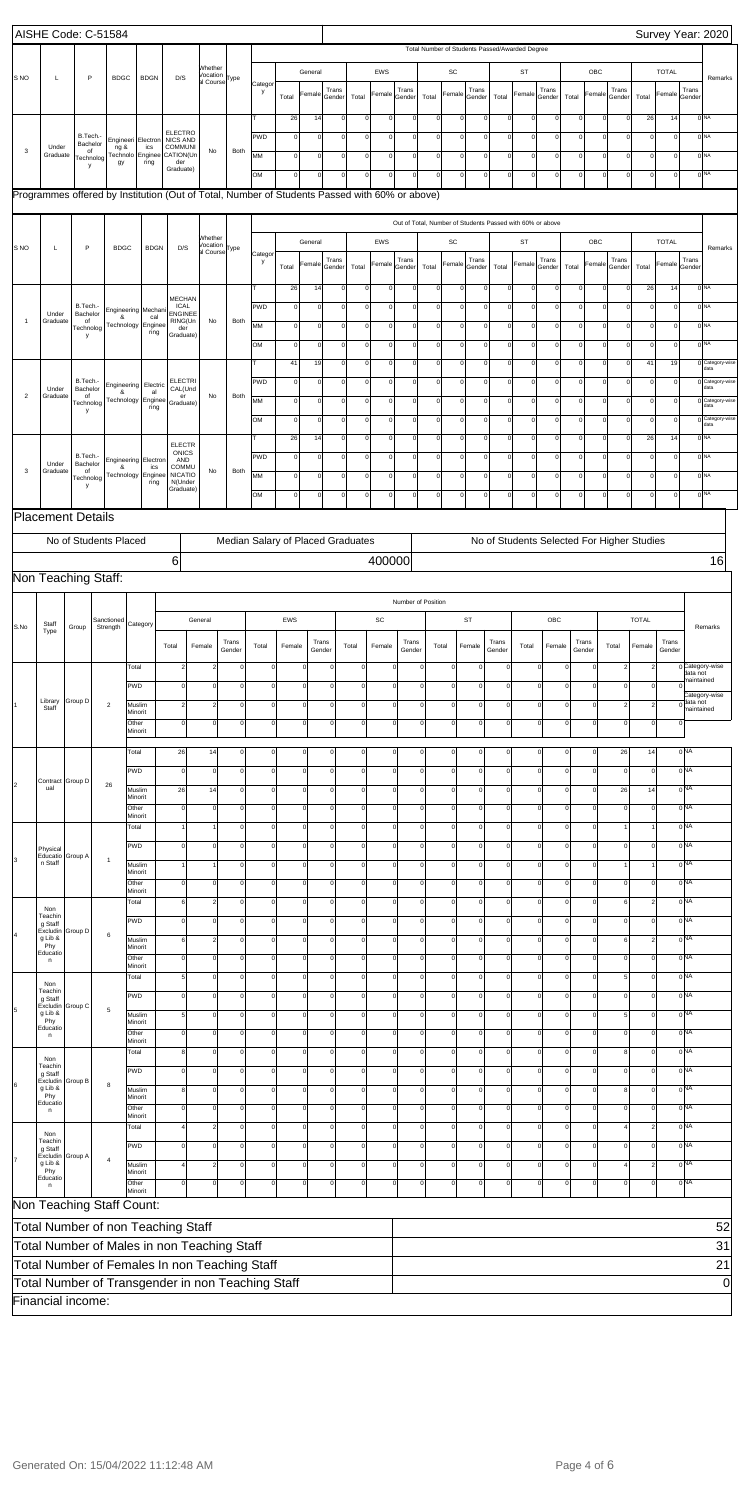|                 |           |                                 | AISHE Code: C-51584                      |                 |       |                                                                                       |                 |       |        |                                                      |       |                     |                                  |       |                                      |                 |       |              | Survey Year: 2020 |               |
|-----------------|-----------|---------------------------------|------------------------------------------|-----------------|-------|---------------------------------------------------------------------------------------|-----------------|-------|--------|------------------------------------------------------|-------|---------------------|----------------------------------|-------|--------------------------------------|-----------------|-------|--------------|-------------------|---------------|
| S.No            |           | <b>Items</b>                    |                                          |                 |       |                                                                                       |                 |       |        |                                                      |       | Amount In Thousands |                                  |       |                                      |                 |       |              |                   |               |
| $\mathbf{1}$    |           |                                 | <b>Grants Recieved From</b>              |                 |       |                                                                                       |                 |       |        |                                                      |       |                     |                                  |       |                                      |                 |       |              |                   |               |
| (i)             |           |                                 | University Grants Commission             |                 |       |                                                                                       |                 |       |        |                                                      |       |                     |                                  |       |                                      |                 |       |              |                   | 0.0           |
| (ii)            |           |                                 | Distance education Council               |                 |       |                                                                                       |                 |       |        |                                                      |       |                     |                                  |       |                                      |                 |       |              |                   | 0.0           |
| (iii)           |           |                                 |                                          |                 |       | Other Central Government Departmnts                                                   |                 |       |        |                                                      |       |                     |                                  |       |                                      |                 |       |              |                   | 0.0           |
| 2               |           |                                 |                                          |                 |       | Grants recieved From State government                                                 |                 |       |        |                                                      |       |                     |                                  |       |                                      |                 |       |              |                   | 0.0           |
| 3               |           |                                 | <b>Grants Recieved From University</b>   |                 |       |                                                                                       |                 |       |        |                                                      |       |                     |                                  |       |                                      |                 |       |              |                   | 1000.0        |
| 4               |           |                                 | <b>Grants Recieved From Local Bodies</b> |                 |       |                                                                                       |                 |       |        |                                                      |       |                     |                                  |       |                                      |                 |       |              |                   | 0.0           |
| 5<br>6          |           | Donations<br><b>Tuition Fee</b> |                                          |                 |       |                                                                                       |                 |       |        |                                                      |       |                     |                                  |       |                                      |                 |       |              |                   | 0.0<br>3400.0 |
| (i)             |           |                                 |                                          |                 |       | Indian students in regular education mode                                             |                 |       |        |                                                      |       |                     |                                  |       |                                      |                 |       |              |                   | 0.0           |
| (ii)            |           |                                 |                                          |                 |       | Foreign students in regular education mode                                            |                 |       |        |                                                      |       |                     |                                  |       |                                      |                 |       |              |                   |               |
| (iii)           |           |                                 |                                          |                 |       | Indian students in distance education mode                                            |                 |       |        |                                                      |       |                     |                                  |       |                                      |                 |       |              |                   |               |
| (iv)            |           |                                 |                                          |                 |       | Foreign students in distance education mode                                           |                 |       |        |                                                      |       |                     |                                  |       |                                      |                 |       |              |                   |               |
| $\overline{7}$  |           |                                 | <b>Other Fees</b>                        |                 |       |                                                                                       |                 |       |        |                                                      |       |                     |                                  |       |                                      |                 |       |              |                   | 0.0           |
| 8               |           | Interests                       |                                          |                 |       |                                                                                       |                 |       |        |                                                      |       |                     |                                  |       |                                      |                 |       |              |                   | 1113.759      |
| 9               |           |                                 | Sale Of Application Form                 |                 |       |                                                                                       |                 |       |        |                                                      |       |                     |                                  |       |                                      |                 |       |              |                   | 0.0           |
| 10              |           |                                 | Other Income                             |                 |       |                                                                                       |                 |       |        |                                                      |       |                     |                                  |       |                                      |                 |       |              |                   | 70.0          |
| (i)             |           |                                 |                                          |                 |       | Payment on lodging and boarding from Indian                                           |                 |       |        |                                                      |       |                     |                                  |       |                                      |                 |       |              |                   |               |
| (ii)            |           |                                 |                                          |                 |       | Payment on lodging and boarding from foreign                                          |                 |       |        |                                                      |       |                     |                                  |       |                                      |                 |       |              |                   |               |
| (iii)           |           |                                 | Income from faculties visiting abroad    |                 |       |                                                                                       |                 |       |        |                                                      |       |                     |                                  |       |                                      |                 |       |              |                   |               |
| (iv)            |           |                                 | Other sources                            |                 |       |                                                                                       |                 |       |        |                                                      |       |                     |                                  |       |                                      |                 |       |              |                   |               |
| 11              |           | Total                           |                                          |                 |       |                                                                                       |                 |       |        |                                                      |       |                     |                                  |       |                                      |                 |       |              |                   | 5583.759      |
|                 |           |                                 | Financial Expenditure:                   |                 |       |                                                                                       |                 |       |        |                                                      |       |                     |                                  |       |                                      |                 |       |              |                   |               |
| S.No            |           | Items                           |                                          |                 |       |                                                                                       |                 |       |        |                                                      |       | Amount In Thousands |                                  |       |                                      |                 |       |              |                   |               |
| 1               |           |                                 |                                          |                 |       | Salary, Allowances & Retirement Benefits                                              |                 |       |        |                                                      |       |                     |                                  |       |                                      |                 |       |              |                   | 9258.734      |
| 2               |           |                                 |                                          |                 |       | Buldings (Construction And Maintainence)                                              |                 |       |        |                                                      |       |                     |                                  |       |                                      |                 |       |              |                   | $\Omega$      |
| 3               |           |                                 | Library And Laboratory                   |                 |       |                                                                                       |                 |       |        |                                                      |       |                     |                                  |       |                                      |                 |       |              |                   | 16300         |
| 4               |           |                                 | <b>Research Activities</b>               |                 |       |                                                                                       |                 |       |        |                                                      |       |                     |                                  |       |                                      |                 |       |              |                   | $\Omega$      |
| 5               |           |                                 | Scholarships                             |                 |       |                                                                                       |                 |       |        |                                                      |       |                     |                                  |       |                                      |                 |       |              |                   | $\Omega$      |
| 6               |           |                                 | Other Expenses                           |                 |       |                                                                                       |                 |       |        |                                                      |       |                     |                                  |       |                                      |                 |       |              |                   | 3300          |
| $\overline{7}$  |           | Total                           |                                          |                 |       |                                                                                       |                 |       |        |                                                      |       |                     |                                  |       |                                      |                 |       |              |                   | 28858.734     |
| Infrastructure: |           |                                 |                                          |                 |       |                                                                                       |                 |       |        |                                                      |       |                     |                                  |       |                                      |                 |       |              |                   |               |
| (A) Note:       |           |                                 |                                          |                 |       |                                                                                       |                 |       |        |                                                      |       |                     |                                  |       |                                      |                 |       |              |                   |               |
|                 |           |                                 | NKN = National knowlege Network          |                 |       |                                                                                       |                 |       |        |                                                      |       |                     |                                  |       |                                      |                 |       |              |                   |               |
|                 |           |                                 |                                          |                 |       | NMEICT = National Mission On Education Through Information & Communication technology |                 |       |        |                                                      |       |                     |                                  |       |                                      |                 |       |              |                   |               |
| 1               |           | Play Ground                     |                                          |                 |       |                                                                                       | Yes             |       |        |                                                      | 18    |                     | Solar Power Generation           |       |                                      |                 |       | Yes          |                   |               |
| 2               |           | Auditorium                      |                                          |                 |       |                                                                                       | No              |       |        | $\mathbf 0$                                          | 19    |                     | Connectivity NKN                 |       |                                      |                 |       | No           |                   |               |
| 3               | Theatre   |                                 |                                          |                 |       |                                                                                       | No              |       |        | $\overline{0}$                                       | 20    |                     | Connectivity NMEICT              |       |                                      |                 |       | <b>No</b>    |                   |               |
| 4               | Library   |                                 |                                          |                 |       |                                                                                       | Yes             |       |        |                                                      | 21    |                     |                                  |       | Campus Is Differently Abled Friendly |                 |       | Yes          |                   |               |
| (a)             |           |                                 | Number Of Books                          |                 |       |                                                                                       |                 |       |        | 10028                                                | (i)   | Hand Rails          |                                  |       |                                      |                 |       | <b>No</b>    |                   |               |
| (b)             |           |                                 | Number of Journals (Peer reviewed)       |                 |       |                                                                                       |                 |       |        |                                                      | (ii)  |                     |                                  |       | Ramp attached to classroom /library  |                 |       | Yes          |                   |               |
| 5               |           | Laboratory                      |                                          |                 |       |                                                                                       | Yes             |       |        |                                                      | 22    |                     |                                  |       | Grievance Redressal Mechanism        |                 |       | Yes          |                   |               |
| 6               |           | Conference Hall                 |                                          |                 |       |                                                                                       | Yes             |       |        |                                                      | 23    |                     | Vigilance Cell                   |       |                                      |                 |       | Yes          |                   |               |
| $\overline{7}$  |           | Health center                   |                                          |                 |       |                                                                                       | Yes             |       |        |                                                      | 24    |                     | Equal Opportunity Cell           |       |                                      |                 |       | <b>No</b>    |                   |               |
| 8               |           |                                 | Gymnausim/Fitness Center                 |                 |       |                                                                                       | Yes             |       |        |                                                      | 25    |                     | Sexual Harassment Cell           |       |                                      |                 |       | Yes          |                   |               |
| 9               |           | <b>Indoor Stadium</b>           |                                          |                 |       |                                                                                       | No              |       |        | $\Omega$                                             | 26    |                     | Counselors For Students          |       |                                      |                 |       | Yes          |                   |               |
| 10              |           | Common Room                     |                                          |                 |       |                                                                                       | Yes             |       |        |                                                      | 27    |                     | Clinic / First Aid Room          |       |                                      |                 |       | Yes          |                   |               |
| 11              |           |                                 | Computer center                          |                 |       |                                                                                       | Yes             |       |        |                                                      | 28    |                     | Separate Toilet For Girls        |       |                                      |                 |       | Yes          |                   |               |
| 12              | Cafeteria |                                 |                                          |                 |       |                                                                                       | Yes             |       |        |                                                      | 29    |                     | Skill Development Center         |       |                                      |                 |       | Yes          |                   |               |
| 13              |           | <b>Guest House</b>              |                                          |                 |       |                                                                                       | <b>No</b>       |       |        | $\Omega$                                             | 30    |                     |                                  |       | Self-Defense Class For Females       |                 |       | <b>No</b>    |                   |               |
| 14              | Girls     |                                 | Separate Common Room Exclusively For     |                 |       |                                                                                       | Yes             |       |        |                                                      | 31    |                     | Anti-Ragging Cell                |       |                                      |                 |       | Yes          |                   |               |
| 15              |           |                                 | Total Number of Classrooms and Seminar   |                 |       |                                                                                       |                 |       |        | 16                                                   | 32    |                     | Number Of Toilets                |       |                                      |                 |       |              |                   |               |
|                 | Halls     |                                 |                                          |                 |       |                                                                                       |                 |       |        |                                                      | (i)   | Total               |                                  |       |                                      |                 |       | 24           |                   |               |
| 16              |           |                                 |                                          |                 |       | Total Number of Computers in the Campus for                                           |                 |       |        | 130                                                  | (ii)  | Girls               |                                  |       |                                      |                 |       | 12           |                   |               |
|                 |           | Academic Work*                  |                                          |                 |       |                                                                                       |                 |       |        |                                                      | (iii) |                     | <b>Toilet for disabled Males</b> |       |                                      |                 |       | l0           |                   |               |
|                 |           |                                 | 17  Incubation Centres/Start-up Units    |                 |       |                                                                                       |                 |       |        | 0                                                    | (iv)  |                     | Toilet for disabled Females      |       |                                      |                 |       | l0           |                   |               |
| (B)             |           |                                 |                                          |                 |       | Whether the University / Institution have Disaster Management facilities.             |                 |       |        |                                                      |       | Yes                 |                                  |       |                                      |                 |       |              |                   |               |
| (i)             |           |                                 |                                          |                 |       | Whether capacity Building and Training/awareness programmes                           |                 |       |        |                                                      |       | No.                 |                                  |       |                                      |                 |       |              |                   |               |
| (ii)            |           |                                 |                                          |                 |       | Whether vulnerability assessment checks were made during the year.                    |                 |       |        |                                                      |       | Yes                 |                                  |       |                                      |                 |       |              |                   |               |
| (iii)           |           |                                 |                                          |                 |       | Is any mock drill or rehearsal programme conducted.                                   |                 |       |        |                                                      |       | No.                 |                                  |       |                                      |                 |       |              |                   |               |
| (C)             |           |                                 |                                          |                 |       | Whether Institution has Internal Quality Assurance Cell (IQAC)                        |                 |       |        |                                                      |       | Yes                 |                                  |       |                                      |                 |       |              |                   |               |
| (i)             |           |                                 | Date of Establishment of IQAC            |                 |       |                                                                                       |                 |       |        |                                                      |       | 04/08/2014          |                                  |       |                                      |                 |       |              |                   |               |
| (ii)            |           |                                 | Contact Details of IQAC                  |                 |       | Whether College/ Institution maintain Scholarships Data:                              |                 |       |        |                                                      | Yes   | 8588831924          |                                  |       |                                      |                 |       |              |                   |               |
|                 |           |                                 |                                          |                 |       |                                                                                       |                 |       |        |                                                      |       |                     |                                  |       |                                      |                 |       |              |                   |               |
|                 |           |                                 |                                          |                 |       |                                                                                       |                 |       |        | Number of Students Receiving Government Scholarships |       |                     |                                  |       |                                      |                 |       |              |                   |               |
| Category        |           |                                 | General                                  |                 |       | EWS                                                                                   |                 |       | SC     |                                                      |       | <b>ST</b>           |                                  |       | OBC                                  |                 |       | <b>TOTAL</b> |                   | Remarks       |
|                 |           | Total                           | Female                                   | Trans<br>Gender | Total | Female                                                                                | Trans<br>Gender | Total | Female | Trans<br>Gender                                      | Total | Female              | Trans<br>Gender                  | Total | Female                               | Trans<br>Gender | Total | Female       | Trans<br>Gender   |               |